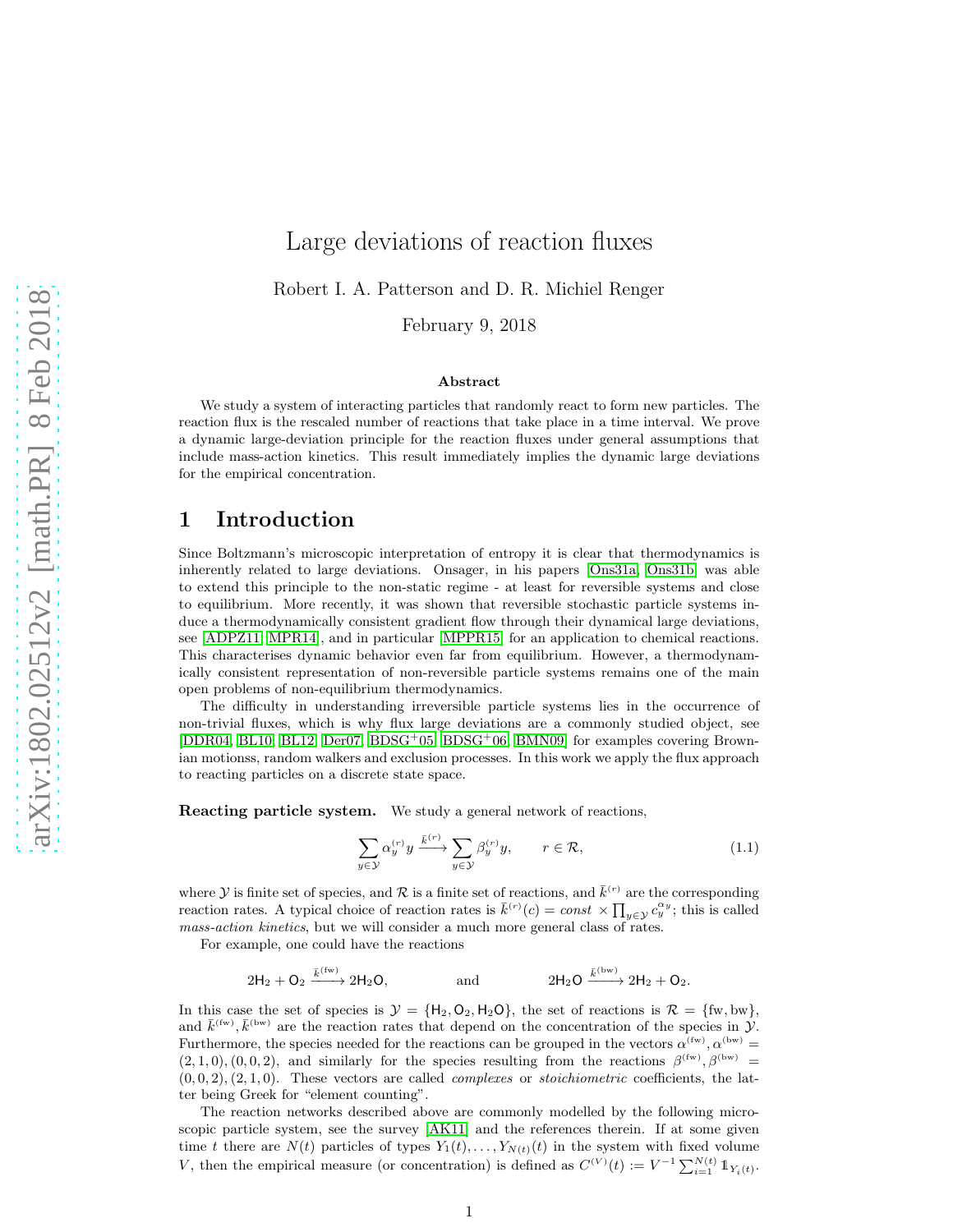With jump rate  $k^{(r,V)}(C^{(V)}(t))$ , also called *propensity*, a reaction r occurs, causing the concentration to jump to the new state  $C^{(V)}(t) + \frac{1}{V} \gamma^{(r)}$ , where  $\gamma^{(r)} = \beta^{(r)} - \alpha^{(r)} \in \mathbb{R}^{\mathcal{Y}}$  is the effective stoichiometric vector (sometimes called state change vector) for reaction  $r$  and these are collected in a matrix  $\Gamma = [\gamma^{(1)} \dots, \gamma^{(R)}]$ , which therefore maps rescaled reaction counts to changes in concentration. Since the propensities  $k^{(r,V)}$  depend on the particles through the empirical concentration only,  $C^{(V)}(t)$  is a Markov jump process in  $\mathbb{R}^{\mathcal{Y}}$ . The volume V controls the order of the (changing) number of particles in the system.

A classic result [\[Kur70,](#page-20-4) [Kur72\]](#page-20-5) says that the empirical measure  $C^{(V)}(t)$  converges as  $V \rightarrow$  $\infty$  to the solution of the reaction rate equation  $\dot{c}(t) = \sum_{r \in \mathcal{R}} \bar{k}^{(r)}(c(t))$ , where  $V^{-1}k^{(V,r)} \to \bar{k}^{(r)}$ (in a way that we specify later).

Reaction Fluxes. More information is included in the *integrated empirical reaction flux*,

 $W^{(V,r)}(t) = \frac{1}{V} \# {\text{reactions } r \text{ that occurred in time } (0, t] }$ .

The pair  $(C^{(V)}(t), W^{(V)}(t))$  is then a Markov process in  $\mathbb{R}_+^{\mathcal{Y}} \times \mathbb{R}_+^{\mathcal{R}}$  with generator

<span id="page-1-1"></span>
$$
(\mathcal{Q}^{(V)}f)(c,w) = \sum_{r \in \mathcal{R}} k^{(r,V)}(c) \big( f(c + \frac{1}{V} \gamma^{(r)}, w + \frac{1}{V} \mathbb{1}_r) - f(c, w) \big). \tag{1.2}
$$

As in the Kurtz limit, this pair converges to the solution of the system of ODEs

$$
\begin{cases} \dot{c}(t) = \Gamma \dot{w}(t) = \sum_{r \in \mathcal{R}} \dot{w}^{(r)}(t) \gamma^{(r)}, \\ \dot{w}(t) = \bar{k}(c(t)). \end{cases}
$$

The first equation is a continuity equation, which also holds almost surely for the microscopic pair  $(C^{(V)}, W^{(V)})$ , for finite V.

**Large deviations.** The dynamic large-deviation principle for the concentrations  $C^{(V)}$ have been proven in [\[Fen94,](#page-20-6) Léo95, [DK95,](#page-19-9) [SW95,](#page-20-8) [SW05,](#page-20-9) [DEW91,](#page-19-10) [LL15,](#page-20-10) [DRW16\]](#page-19-11) under various assumptions. Large deviations for the pair  $(C^{(V)}, W^{(V)})$  of concentrations and fluxes is, as far as we are aware, a relatively untred area. Formal large-deviation calculations for the reaction fluxes are found in [\[BMN09\]](#page-19-7), a rigorous proof for the independent case was given in [\[Ren17\]](#page-20-11), and a semigroup-based rigorous proof for a more general class of reaction fluxes can be found in [\[Kra17\]](#page-20-12), still excluding mass-action kinetics. In our main result, we prove a dynamical large-deviation principle for the process  $(C^{(V)}, W^{(V)})$ , under initial distribution  $(\mu^{(V)}, \delta_0)$ , where we shall assume that  $\mu^{(V)}$  satisfies a large-deviation principle with some rate functional  $\mathcal{I}_0$ . The precise statement reads:

<span id="page-1-0"></span>**Theorem 1.1.** Let  $\mu^{(V)}$  satisfy a large-deviation principle with rate function  $\mathcal{I}_0$ , and let As-sumptions [2.3](#page-4-0) on  $\mu^{(V)}$  and Assumption [2.2](#page-3-0) on k,  $\bar{k}$  hold. Then the process  $(C^{(V)}(t), W^{(V)}(t))_{t=0}^T$ satisfies a large-deviation principle in  $BV(0,T;\mathbb{R}^{\mathcal{Y}} \times \mathbb{R}^{\mathcal{R}}_+)$ , equipped with the hybrid topology, with good rate functional  $\mathcal{I}_0(c(0)) + \mathcal{J}(c, w)$ , where

$$
\mathcal{J}(c,w) := \begin{cases} \int_0^T \mathcal{S}(\dot{w}(t) \mid \bar{k}(c(t)) dt, & (c,w) \in W^{1,1}(0,T; \mathbb{R}^{\mathcal{Y}} \times \mathbb{R}^{\mathcal{R}}_+), \text{ and } \dot{c} = \Gamma \dot{w}, \\ \infty, & \text{otherwise}, \end{cases}
$$
(1.3)

with relative entropy

<span id="page-1-2"></span>
$$
\mathcal{S}(j \mid \hat{j}) := \begin{cases} \sum_{r \in \mathcal{R}} s(j^{(r)} \mid \hat{j}^{(r)}), & \text{if } j \ll \hat{j}, \\ +\infty & \text{otherwise}, \end{cases} \text{ and } s(j^{(r)} \mid \hat{j}^{(r)}) := \begin{cases} j^{(r)} \log\left(\frac{j^{(r)}}{\hat{j}^{(r)}}\right) - j^{(r)} + \hat{j}^{(r)}, & \text{if } j^{(r)} > 0, \\ \hat{j}, & \text{if } j^{(r)} = 0, \end{cases}
$$

where  $j \ll \hat{j}$  means that for all  $r \in \mathcal{R}$  one has  $\hat{j}^{(r)} = 0 \implies j^{(r)} = 0$ .

The precise set of assumptions will be stated in Section [2.2.](#page-3-1) We choose to work in the hybrid topology on the space of paths of bounded variation rather than the commonly used Skorohod topology since it is in some sense natural for jump processes, and the compactness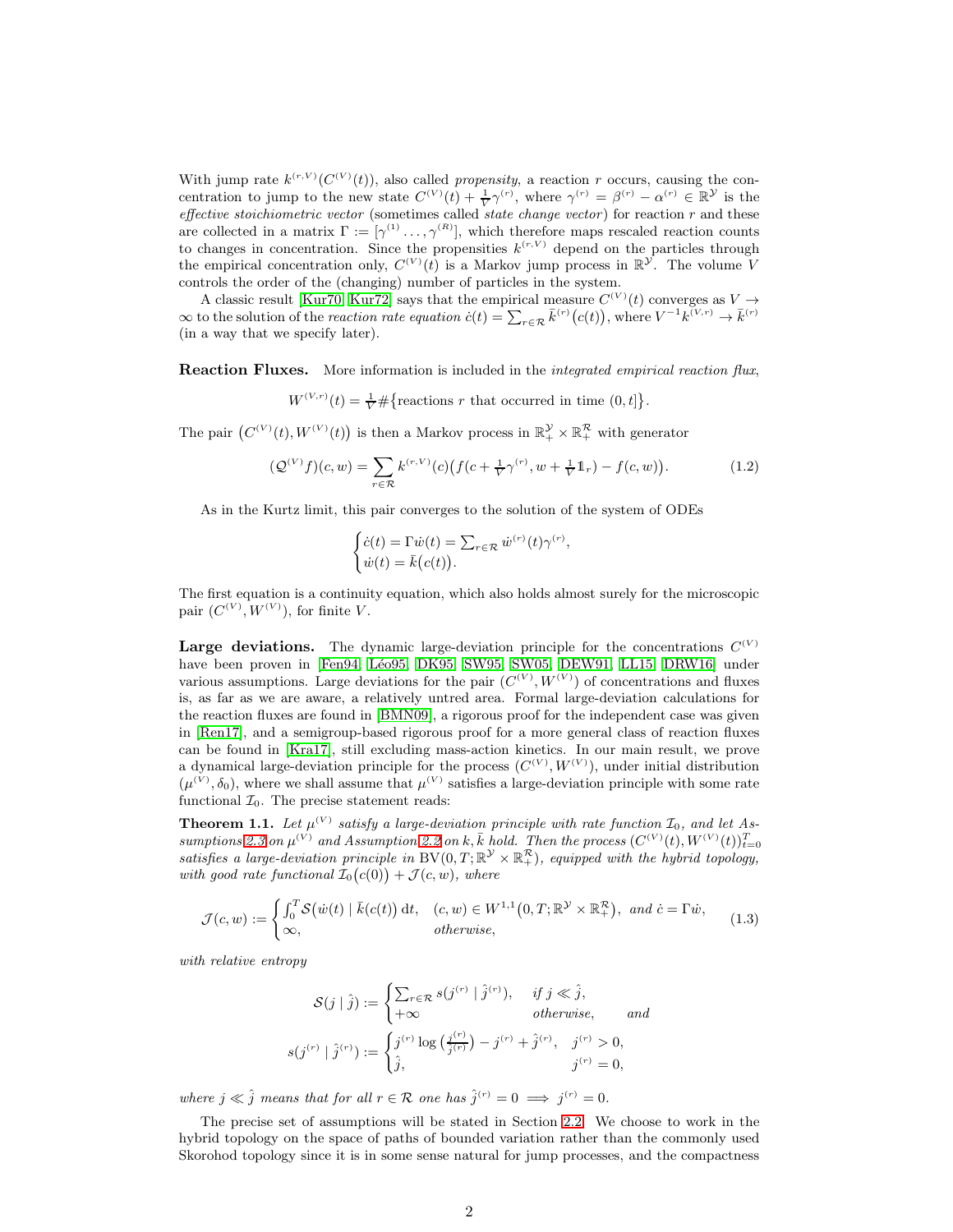criteria are very simple; we will introduce and comment on this space, topology and  $\sigma$ -algebra in more detail in Section [2.1.](#page-2-0)

As an immediate consequence of Theorem [1.1,](#page-1-0) we obtain the large deviations for the concentrations:

**Corollary 1.2.** Let  $\mu^{(V)}$  satisfy a large-deviation principle with rate function  $I_0$ , and let Assumptions [2.3](#page-4-0) on  $\mu^{(V)}$  and Assumption [2.2](#page-3-0) on k,  $\bar{k}$  hold. Then the process  $C^{(V)}$  satisfies a large-deviation principle in  $BV(0,T;\mathbb{R}^{\mathcal{Y}})$ , equipped with the hybrid topology, with good rate  $\text{functional } \mathcal{I}_0(c(0)) + \mathcal{I}(c), \text{ where}$ 

$$
\mathcal{I}(c) := \inf_{\substack{w \in W^{1,1}(0,T;\mathbb{R}_+^{\mathcal{R}}):\\c = \Gamma w}} \mathcal{J}(c,w).
$$

Naturally, this result is consistent with the above mentioned articles, but now under a more general set of assumptions on the reaction rates. In particular, our assumptions allow for mass-action kinetics, as in [\[DRW16\]](#page-19-11).

Initial conditions. Throughout the paper we consider two different initial conditions. The main statement, Theorem [1.1](#page-1-0) holds if the initial condition is random and satisfies a largedeviation principle. We will assume continuity of this initial large-deviation rate functional, which is essential to approximate the rate functional by sufficiently regular paths. For some results we shall consider a deterministic initial condition  $C^{(V)}(0) = \tilde{c}^{(V)}(0)$  such that  $c^{(V)}(0) \rightarrow$  $\tilde{c}(0) \in \mathbb{R}^{\mathcal{Y}}$  for some limit initial condition. Those results can then be extended to random initial conditions via a mixture argument [\[Big04\]](#page-19-12). For the integrated fluxes we set  $W^{(V,r)}(0) =$ 0 almost surely; we shall therefore always implicitly assume that any large-deviation rate blows up unless  $w(0) = 0$ .

Strategy and overview. Section [2](#page-2-1) describes the setting of the paper: the topology used for the dynamic large deviations, the precise assumptions on the propensities, reaction rates and initial condition. We then discuss existence and convergence of the path measures, which serves as a prerequisite for the large-deviations. Section [3](#page-5-0) is dedicated to the analysis of the rate functional. Most importantly, it is shown that the rate functional has an alternative formulation as a convex dual, and that the rate functional can be approximated by curves that are sufficiently regular to be able to perform a change-of-measure. In a sense, these approximation lemmas are the core of the large-deviation proof. We shall see that the fact that the rate functional has a relatively simple formulation makes these proofs rather direct (which would be much more cumbersome when proving the large deviations of the concentrations only). Finally, Section [4](#page-11-0) is devoted to the proof of the large-deviation principle, Theorem [1.1.](#page-1-0) It will be shown that one can always construct sufficiently steep compact cones on which the path measures place all but exponentially vanishing probability. We then show the lower bound of the measures with the random initial conditions via a double tilting argument, exploiting the approximation lemmas. After this, the upper bound is proven under deterministic initial conditions, which implies the large-deviations upper bound by a mixture argument.

## <span id="page-2-1"></span>2 Setting

In this section we specify the setting that we will be used in the paper. More specifically, we first introduce the hybrid topology used in the large deviations, and the precise assumptions on the propensities, reaction rates and initial condition that we will need. Finally, we construct the Markov process and its corresponding limit.

### <span id="page-2-0"></span>2.1 The hybrid topology

For any path  $(c, w) \in L^1(0, T; \mathbb{R}^{\mathcal{Y}} \times \mathbb{R}^{\mathcal{R}})$ , the essential pointwise variation is

$$
\mathrm{e} \mathrm{p} \mathrm{var}(c,w) := \inf_{\substack{(\tilde{c},\tilde{w}) = (c,w) \\ t = a.e.}} \sup_{0 = t_1 < \ldots < t_K = T} \sum_{k=1}^K \big| \big(\tilde{c}(t_{k+1}),\tilde{w}(t_{k+1})\big) - \big(\tilde{c}(t_k),\tilde{w}(t_k)\big) \big|,
$$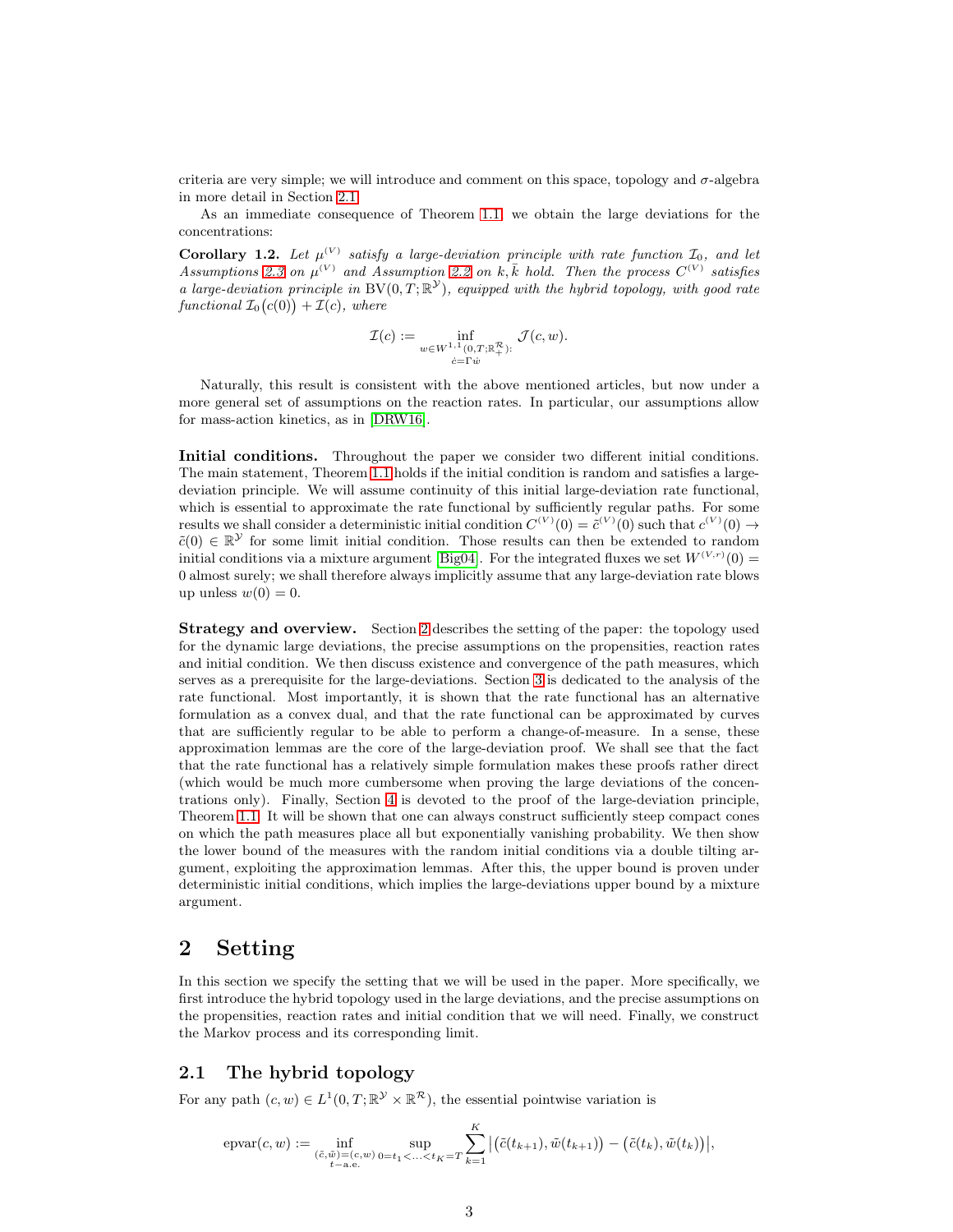and the space of paths of bounded variation is defined as:

BV
$$
(0, T; \mathbb{R}^{\mathcal{Y}} \times \mathbb{R}^{\mathcal{R}}) := \{ (c, w) \in L^1(0, T; \mathbb{R}^{\mathcal{Y}} \times \mathbb{R}^{\mathcal{R}}) : \text{epar}(c, w) < \infty \}.
$$

Some key properties of paths of bounded variation include, see [\[AFP00\]](#page-19-13):

- $(i.)$  Left and right limits are well-defined, and one can (and we will) always take a càdlàg version. Wherever we write  $(c(0), w(0))$ , we implicitly mean the right limit  $(c(0+), w(0+))$ .
- (ii.) Any path  $(c(t), w(t))$  of bounded variation has a measure-valued derivative  $(\dot{c}(dt), \dot{w}(dt))$ , and  $\|(c, \dot{w})\|_{\text{TV}} = \text{e} \text{pvar}(c, w).$
- (iii.) BV(0,  $T; \mathbb{R}^{\mathcal{Y}} \times \mathbb{R}^{\mathcal{R}}$ ) equipped with the norm  $\lVert \cdot \rVert_{L^1}$  + epvar( $\cdot$ ) is a Banach space, and it is isometrically isomorphic to the dual of a Banach space.

Because of the last point, the space can also be equipped with a weak-\* topology, which amounts to vague convergence of both the paths  $(c^{(n)}, w^{(n)})$  and its derivatives  $(\dot{c}, \dot{w})$ , defined by pairing with test functions  $(\phi, \psi) \in C_0(0,T; \mathbb{R}^{\mathcal{Y}} \times \mathbb{R}^{\mathcal{Y}})$ . Naturally, weak-\* compactness is simply characterised by norm-boundedness. Unfortunately, the weak-\* topology is not metric, and hence difficult to use for stochastic analysis. Nevertheless, norm-boundedness is known to yield compactness in a slightly stronger topology [\[AFP00,](#page-19-13) Prop. 3.13], which we call the hybrid topology<sup>[1](#page-3-2)</sup>, defined through the convergence:

$$
(c^{(n)}, w^{(n)}) \xrightarrow{\text{hybrid}} (c, w) \iff ||(c^{(n)}, w^{(n)}) - (c, w)||_{L^1} \to 0 \quad \text{and} \quad \langle (\phi, \psi), (\dot{c}^{(n)}, \dot{w}^{(n)}) \rangle \to \langle (\phi, \psi), (\dot{c}, \dot{w}) \rangle \quad \forall (\phi, \psi) \in C_0(0, T; \mathbb{R}^{\mathcal{Y}} \times \mathbb{R}^{\mathcal{R}}).
$$

It turns out that the hybrid topology, although not metric, is 'perfectly normal', which implies that the corresponding Borel  $\sigma$ -algebra behaves nicely, and all probabilistic tools that we will need are valid, see [\[HPR16,](#page-20-13) Sec. 4].

### <span id="page-3-1"></span>2.2 The assumptions

We now state the set of assumptions under which we will prove our main result. A central role is played by the sets of concentrations that are reachable via chemical reactions:

**Definition 2.1** (Stoichiometric simplex). Let  $c_0 \in \mathbb{R}^{\mathcal{Y}}_+$ 

$$
\mathcal{S}(c) := \{ \tilde{c} = c + \Gamma w : w \in \mathbb{R}_+^{\mathcal{R}}, \tilde{c} \ge 0 \}
$$
\n
$$
(2.1)
$$

$$
\mathcal{S}_{\epsilon}(c) = \bigcup_{\tilde{c} \colon |c - \tilde{c}| \le \epsilon} \mathcal{S}(\tilde{c}) \tag{2.2}
$$

For vectors in  $\mathbb{R}^{\mathcal{V}}$  or  $\mathbb{R}^{\mathcal{R}}$  we write  $\geq$  for the partial ordering obtained by coordinate-wise inequalities. The set of assumptions on the propensities and reaction rates are the following:

<span id="page-3-4"></span>Assumption 2.2 (Conditions on reaction rates).

- (i)  $k^{(r,V)}(c) = 0$  whenever  $c_y < -V^{-1}\gamma_y^{(r)}$  for at least one  $y \in \mathcal{Y}$ ,
- <span id="page-3-5"></span>(ii)  $\sup_{c \in \mathscr{S}_{\epsilon}(c(0))} \sum_{r \in \mathcal{R}} \left| \frac{1}{V} k^{(V,r)}(c) - \bar{k}^{(r)}(c) \right| \to 0$  for all  $\epsilon > 0$  and  $c(0) \in \mathbb{R}^{\mathcal{Y}}_+$ ,
- <span id="page-3-6"></span><span id="page-3-3"></span>(*iii*)  $\bar{k} \in C^1(\mathbb{R}^\mathcal{Y}_+;\mathbb{R}^\mathcal{R}_+)$ ,
- <span id="page-3-7"></span> $(iv) \ \sup_{\tilde{c} \in \mathscr{S}_{\epsilon}(c)} |\bar{k}(\tilde{c})| \vee |\nabla_c \bar{k}(c)| < \infty \ for \ all \ c \in \mathbb{R}_+^{\mathcal{Y}} \ and \ \epsilon > 0,$
- (v)  $\bar{k}(\hat{c}) \geq \bar{k}(c)$  for all  $\hat{c} \geq c$  in  $\mathbb{R}^{\mathcal{Y}}_{+}$ ,
- <span id="page-3-0"></span>(vi) there exists a strictly increasing bijection  $\psi : [0, 1] \rightarrow [0, 1]$  such that

$$
\bar{k}^{(r)}(\delta c) \ge \psi(\delta)\bar{k}^{(r)}(c) \qquad \text{for all } c \in \mathbb{R}^{\mathcal{Y}}_+, \delta > 0 \text{ and } r \in \mathcal{R}.
$$

<span id="page-3-2"></span><sup>&</sup>lt;sup>1</sup>The hybrid topology is usually called the weak-\* topology. We name it differently to distinguish it from the functional analytically defined weak-\* topology. The two topologies coincide on compact sets; in infinite dimensions the distinction becomes more subtle, see [\[HPR16\]](#page-20-13).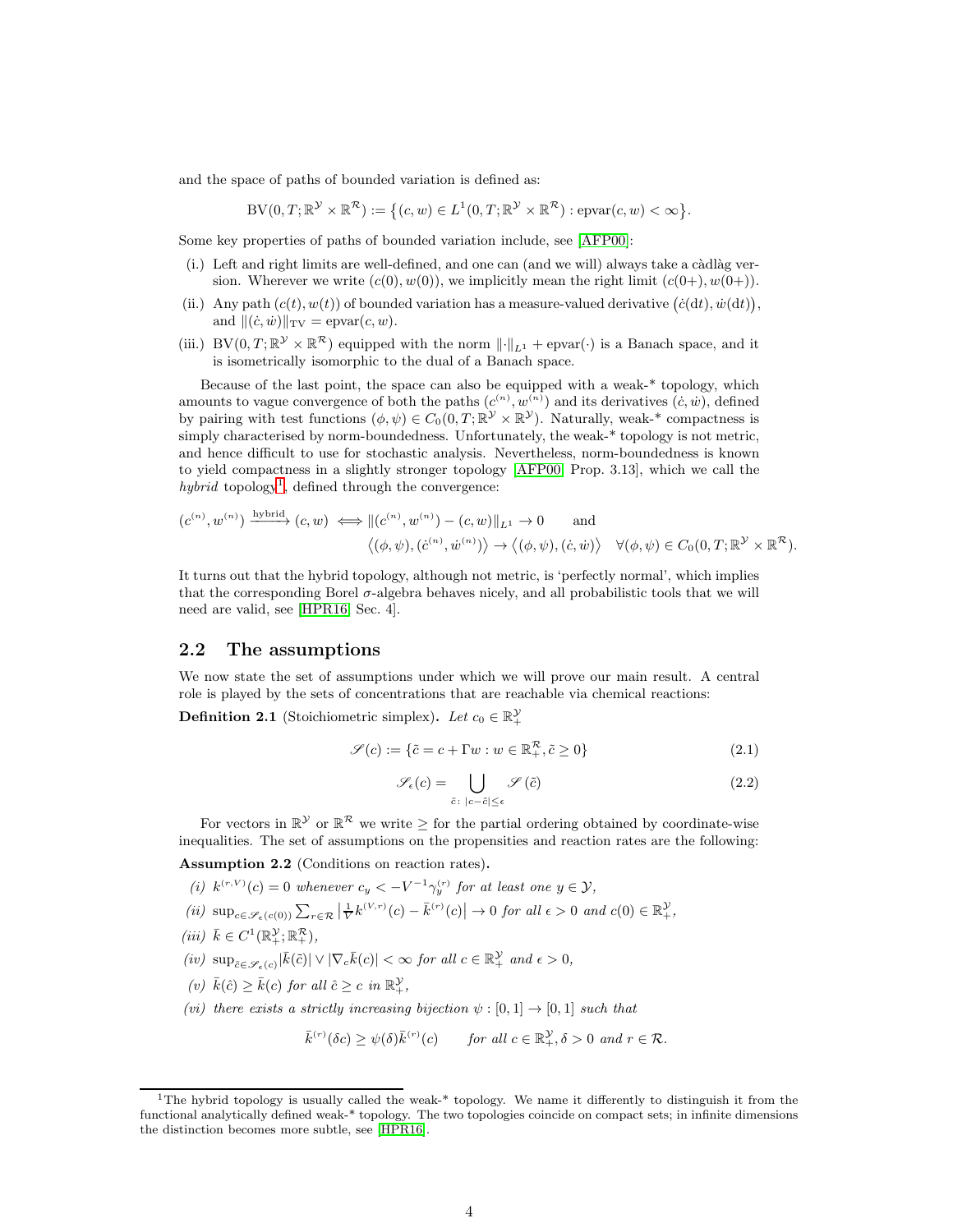The first assumption is needed to make sure that the stochastic model does not allow for negative concentrations. No assumptions related to boundedness or compactness of the stoichiometric simplices  $\mathscr{S}(c(0))$  are required; the only assumption that is needed is [\(iv\)](#page-3-3): that the reaction rates remain bounded on these simplices. Furthermore, the superhomogeneity assumption [\(vi\)](#page-3-0) holds for most practical purposes, in particular for models with mass-action kinetics. We expect that the  $C^1$ -regularity can be relaxed to a locally Lipschitz condition, and that the monotonicity is only required in regions where the rates are small. Taken together [\(i\)](#page-3-4) and [\(ii\)](#page-3-5) imply that  $c \ge 0$  is necessary in order to have  $\bar{k}^{(r)}(c) > 0$ .

The generality of the class of allowed reaction rates comes at the price of some regularity assumptions on the initial condition:

<span id="page-4-0"></span>**Assumption 2.3** (Sufficiently regular initial LDP). The initial measure  $\mu^{(V)}$  satisfies a largedeviation principle in  $\mathbb{R}_+^{\mathcal{Y}}$  with rate function  $\mathcal{I}_0$  such that

- (i)  $\mathcal{I}_0$  is convex,
- (*ii*)  $\mathcal{I}_0$  *is continuous*,
- <span id="page-4-3"></span>(iii)  $\mu^{(V)}$  converges in distribution to  $\delta_{\tilde{c}(0)}$  for some  $\tilde{c}(0) \in \mathbb{R}^{\mathcal{Y}}_+$ ,
- (iv)  $\mu^{(V)}$  is exponentially tight (and hence  $\mathcal{I}_0$  is good),
- (v)  $I_0$  satisfies the conditions of Varadhan's Integral Lemma [\[DZ87,](#page-19-14) Th. 4.3.1] for linear functions, i.e. for all  $z \in \mathbb{R}^{\mathcal{Y}},$ 
	- (a)  $\lim_{M \to \infty} \limsup_{V \to \infty} \frac{1}{V} \log \int_{z \cdot c(0) \ge M} e^{Vz \cdot c(0)} \mu^{(V)}(c(0)) = -\infty$ , or
	- (b)  $\limsup_{V \to \infty} \frac{1}{V} \log \int e^{Vaz \cdot c(0)} \mu^{(V)}(c(0)) < \infty$  for some  $a > 1$ .

(vi)  $\partial \mathcal{I}_0(c(0)) \neq \emptyset$  for all  $c(0) \in \mathbb{R}_+^{\mathcal{Y}}$ .

Although this list of assumptions is a bit technical, we point out that most assumptions mean that  $C^{(V)}(0)$  satisfy a 'sufficiently nice' large-deviation principle. For thermodynamic properties, one is mostly interested in the large deviations where the process starts from the invariant measure [\[Ren17,](#page-20-11) Sec. 4], which often satisfies a large-deviation principle with all the needed assumptions. The continuity of  $\mathcal{I}_0$  will be exploited (and are essential) in the approximation lemmas [3.6](#page-8-0)[,3.7,](#page-9-0)[3.8](#page-10-0) and [3.9,](#page-10-1) and the last assumption is a technical requirement that is needed to prove the large-deviation lower bound for the mixture.

#### 2.3 Construction and convergence of the process

We denote by  $\mathbb{P}^{(V)}$  the path measure of the process  $(C^{(V)}(t), W^{(V)}(t))$  with jump dynamics as captured in the generator [\(1.2\)](#page-1-1) and initial distribution  $\mu^{(V)} \times \delta_0$ . This is well-defined, as As-sumptions [2.2\(](#page-3-0)[ii\)](#page-3-5) and [\(iv\)](#page-3-3) imply that the jump rates are uniformly bounded on each stoichiometric simplex  $\mathscr{S}(c)$ , and hence [\(1.2\)](#page-1-1) indeed generates a Markov process on BV $(0, T; \mathbb{R}^{\mathcal{Y}} \times \mathbb{R}^{\mathcal{R}})$ (see [\[HPR16,](#page-20-13) Sect. 4] for a discussion of the Borel σ-algebra of the hybrid topology, and related properties).

For technical reasons we shall also consider the dynamics obtained by perturbing the jump rates using exponentials of  $\zeta \in C_c(0,T;\mathbb{R}^{\mathcal{R}})$ , leading to the time dependent generator

<span id="page-4-1"></span>
$$
(\mathcal{Q}_{\zeta,t}^{(V)}\Phi)(c,w) := \sum_{r \in \mathcal{R}} k^{(V,r)}(c) e^{\zeta(t)\cdot \gamma^{(r)}} \left[ \Phi(c + \frac{1}{V} \gamma^{(r)}, w + \frac{1}{V} \mathbb{1}_r) - \Phi(c,w) \right].
$$
 (2.3)

Since the jump rates remain uniformly bounded under the perturbation, this generator also defines a path measure  $\mathbb{P}_{\zeta}^{(V)}$  with initial condition  $\mu^{(V)} \times \delta_0$ .

In the interests of brevity we merely state the laws of large numbers for these measures, using the fact that the equations

<span id="page-4-2"></span>
$$
\begin{cases}\n\dot{c}(t) = \Gamma \dot{w}(t), \\
\dot{w}(t) = \bar{k}^{(r)}(c(t))e^{\zeta(t)\cdot \gamma^{(r)}},\n\end{cases}
$$
\n(2.4)

are well posed in  $W^{1,1}(0,T;\mathbb{R}^{\mathcal{Y}} \times \mathbb{R}^{\mathcal{R}})$  for non-negative initial data; this may be checked by a Picard–Lindelöf argument. The basic ideas of the convergence proof go back to Kurtz [\[Kur70,](#page-20-4) [Kur72\]](#page-20-5).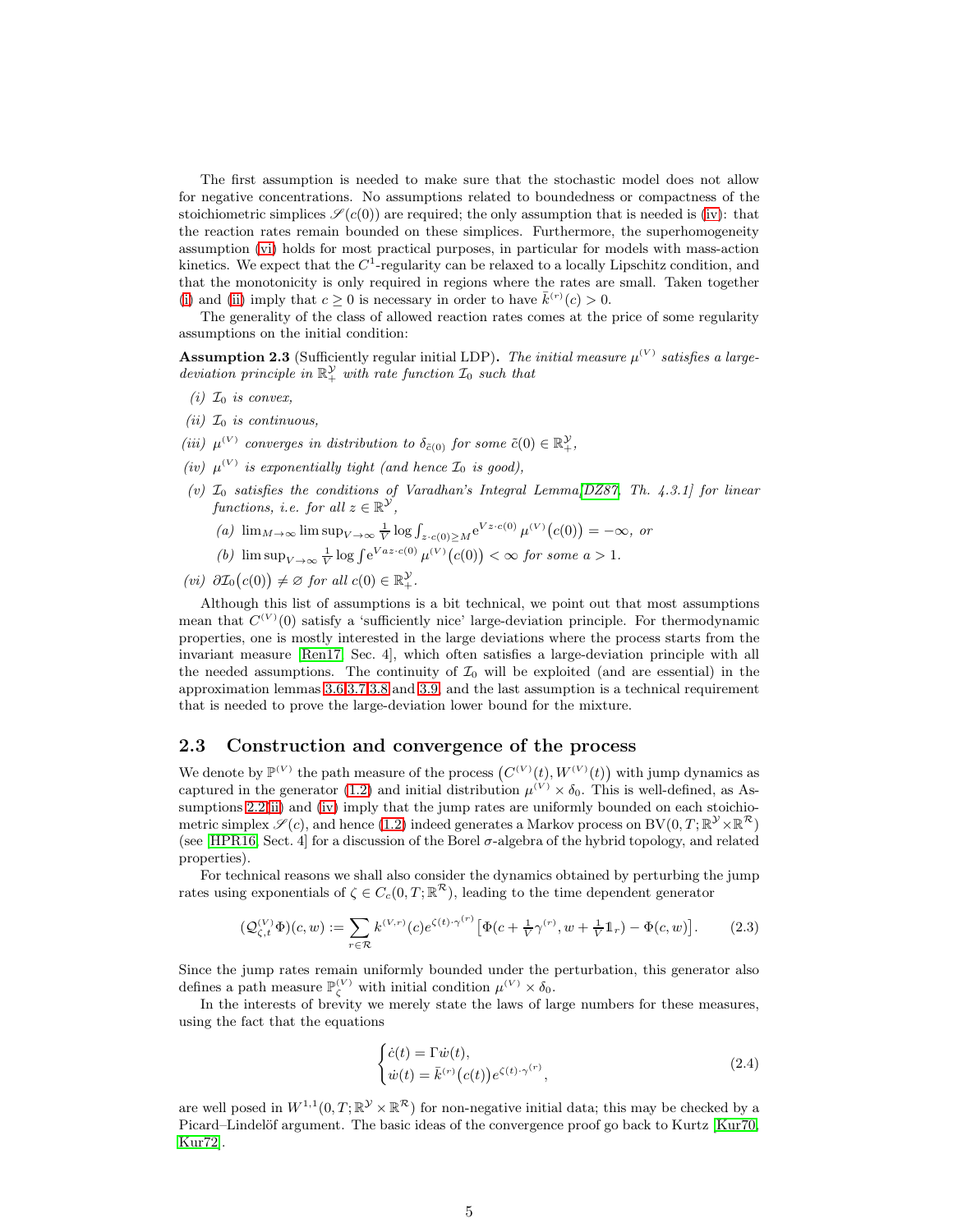<span id="page-5-2"></span>**Proposition 2.4.** Let  $\zeta \in C_c(0,T;\mathbb{R}^{\mathcal{R}})$ , Assumption [2.2](#page-3-0) hold and suppose  $\widetilde{\mu}^{(V)}$  converges narrowly to  $\delta_{(\tilde{c}(0),0)}$ . Then the laws  $\tilde{\mathbb{P}}^{(V)}$  of the Markov processes with initial conditions  $\tilde{\mu}^{(V)}$ and dynamics given by [\(2.3\)](#page-4-1) converge narrowly to the delta measure concentrated on the  $(c, w) \in W^{1,1}(0,T;\mathbb{R}^{\mathcal{Y}} \times \mathbb{R}^{\mathcal{R}})$  that is the unique solution to  $(2.4)$  with initial data  $(\tilde{c}(0), 0)$ .

Note that this result includes the cases of random initial conditions  $\tilde{\mu}^{(V)} = \mu^{(V)}$  as in Assumption [2.3,](#page-4-0) as well as the case of deterministic initial conditions  $\tilde{\mu}^{(V)} = \delta_{(\tilde{c}^{(V)}(0),0)}$  where  $\tilde{c}^{(V)}(0) \rightarrow \tilde{c}(0)$ . Note also that narrow convergence of probability measures on a metric space (convergence in distribution of the associated random variables) to a deterministic limit implies convergence in probability; this can readily be generalised to the hybrid topology on the space of bounded variation paths.

## <span id="page-5-0"></span>3 Analysis of the rate functional

A detailed knowledge of the properties of the rate function allows for a more concise presentation of the LDP, so these properties are developed here before we embark on the stochastic aspects of the proof. It will be practical to prove a dual, variational formulation of the rate functional:

$$
\tilde{\mathcal{J}}(c,w) = \begin{cases}\n\sup_{\zeta \in C_c^1(0,T;\mathbb{R}^{\mathcal{R}})} G(c,w,\zeta), & \text{if } \dot{c} = \Gamma \dot{w}, \\
\infty, & \text{otherwise,} \n\end{cases}
$$
\n(3.1)

where

$$
G(c, w, \zeta) := \int_0^T \left[ \zeta(t) \cdot \dot{w}(\mathrm{d}t) - H\big(c(t), \zeta(t)\big) \right] \mathrm{d}t,\tag{3.2}
$$

$$
H(c,\zeta) := \sum_{r \in \mathcal{R}} \bar{k}^{(r)}(c) \left( e^{\zeta^{(r)}} - 1 \right).
$$
 (3.3)

**Remark 3.1.**  $\tilde{\mathcal{J}}$ : BV $(0, T; \mathbb{R}^{\mathcal{Y}} \times \mathbb{R}^{\mathcal{R}}) \rightarrow [0, \infty]$  is lower semincontinuous with respect to the hybrid topology on  $BV(0,T;\mathbb{R}^{\mathcal{Y}} \times \mathbb{R}^{\mathcal{R}}_+)$  since for any  $\zeta \in C_0(0,T;\mathbb{R}^{\mathcal{R}})$  the function  $(c, w) \mapsto G(c, w, \zeta)$  is hybrid continuous. 口

Remark 3.2. One can also rewrite the rate functional as a convex dual without restricting to pairs that satisfy the continuity equation:

$$
\tilde{\mathcal{J}}(c,w) = \sup_{\substack{\xi \in C_c^1(0,T;\mathbb{R}^{\mathcal{Y}}) \\ \zeta \in C_c^1(0,T;\mathbb{R}^{\mathcal{R}})}} \int_0^T \zeta(t) \cdot \dot{w}(\mathrm{d}t) + \int_0^T \xi(t) \cdot \dot{c}(\mathrm{d}t) - \int_0^T H(c(t),\zeta(t)) \, \mathrm{d}t.
$$

A straight-forward calculation then shows that the rate functional reduces to [\(1.3\)](#page-1-2) if the continuity equation is satisfied, and  $\infty$  otherwise. The variation over the dual variable to  $\dot{c}$ corresponds in some sense to zero-probability fluctuations in the continuity equation. Therefore it is more natural to omit that supremum, which also shortens notation considerably.  $\Box$ 

#### 3.1 Characterisation of the domain

This section is devoted to the proof that both formulations of the rate functional coincide. For the relative entropy formulation  $\mathcal J$  of the rate functional, it is built into the definition [\(1.3\)](#page-1-2) that  $(c, w) \in W^{1,1}(0,T; \mathbb{R}^{\mathcal{Y}} \times \mathbb{R}^{\mathcal{R}}_+)$  for finite  $\mathcal{J}(c, w)$ . The following Lemma says that the concentrations remain non-negative.

<span id="page-5-1"></span>**Lemma 3.3.** Let  $(c, w) \in BV(0, T; \mathbb{R}^{\mathcal{Y}} \times \mathbb{R}^{\mathcal{R}})$  and  $c(0) \geq 0$ . If  $\mathcal{J}(c, w) < \infty$  then  $c \geq 0$ .

*Proof.* Assume on the contrary that one may find  $t_1, y_1$  such that  $c_{y_1}(t_1) < 0$ . By definition  $\mathcal{J}(c, w) < \infty$  implies  $c_{y_1}$  (has a representative that) is absolutely continuous so one may take  $0 \le t_2 < t_1$  such that  $0 \ge c_{y_1}(t_2) > c_{y_1}(t_1)$ . This implies the existence of  $r_1 \in \mathcal{R}$  such that  $\gamma_y^{(r)} < 0$  and  $\int_{t_2}^{t_1} \dot{w}^{(r_1)}(s) ds > 0$  so [\(1.3\)](#page-1-2) requires  $\bar{k}^{(r_1)}(c(s)) > 0$  almost everywhere in [t<sub>2</sub>, t<sub>1</sub>]. However from Assumption [2.2](#page-3-0) parts [\(i\)](#page-3-4) and [\(ii\)](#page-3-5) one sees that  $\bar{k}^{(r_1)}(c(s)) = 0$  for all  $s \in [t_2, t_1]$ .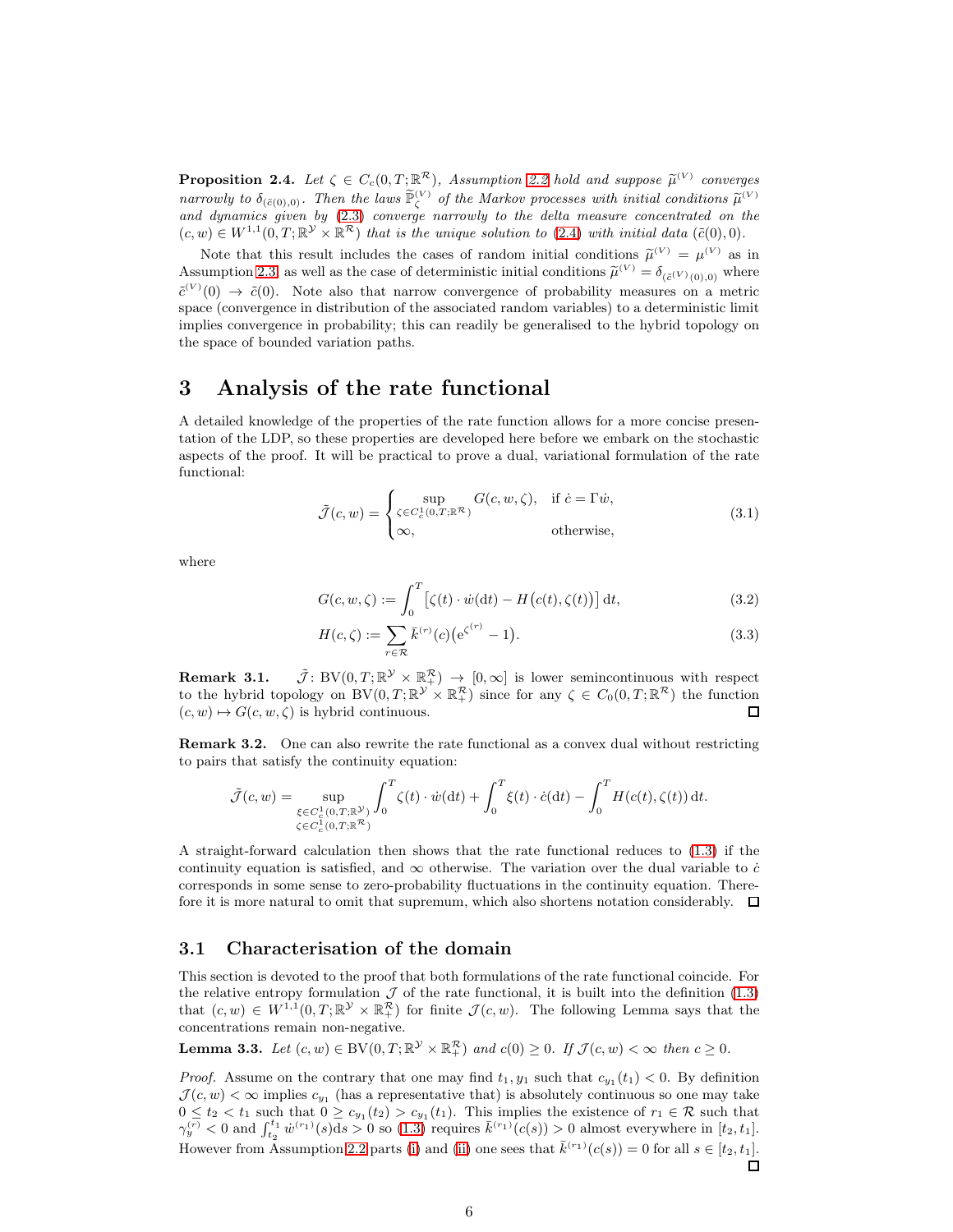In order to compare  $\mathcal J$  to the variational formulation  $\tilde{\mathcal J}$  we need to prove the same regularity result for  $\tilde{\mathcal{J}}$ :

<span id="page-6-0"></span>**Lemma 3.4.** Let  $(c, w) \in BV(0, T; \mathbb{R}^{\mathcal{Y}}_{+} \times \mathbb{R}^{\mathcal{R}}_{+})$ . If  $\tilde{\mathcal{J}}(c, w) < \infty$  then  $(c, w) \in W^{1,1}(0, T; \mathbb{R}^{\mathcal{Y}} \times \mathbb{R}^{\mathcal{Z}})$  $\mathbb{R}_+^{\mathcal{R}}$ ) and  $c \geq 0$ .

*Proof.* Let  $(c, w) \in BV(0, T; \mathbb{R}^{\mathcal{Y}}_+ \times \mathbb{R}^{\mathcal{R}}_+)$  and  $\tilde{\mathcal{J}}(c, w) < \infty$ ; the proof is carried out in three stages:

- 1.  $\dot{w}$  is a non-negative measure,
- 2.  $\dot{w}(\mathrm{d}t) = \dot{w}(t) \, \mathrm{d}t$  for some density  $\dot{w} \in L^1(0,T;\mathbb{R}^{\mathcal{R}}_+)$ ,
- 3.  $\dot{c}(t) = \Gamma \dot{w}(t)$ ,
- 4.  $c \geq 0$ .

For the first point note that the existence of  $\dot{w}$  as a (signed) vector measure of finite total variation follows from [\[HPR16,](#page-20-13) Thrm. 2.13]. Suppose now that there is some  $r \in \mathcal{R}$  and a measurable set  $A \subset (0,T)$  such that  $w^{(r)}(A) < 0$ . Using the Hahn decomposition and the regularityof Borel measures on the metric space  $(0, T)$  ([\[Bog07,](#page-19-15) Thrm. 7.1.7] or [\[Kal02,](#page-20-14) Lem. 1.34]) one has the existence of a closed  $B \subset A$  with  $\dot{w}^{(r)}(B) < 0$ . Define  $\zeta_n \in C_c^1(0,T;\mathbb{R}^{\mathcal{R}})$  by

$$
\zeta_n^{(r')}(t) = \begin{cases} 0 & r' \neq r \\ -n\varphi(t) & r' = r \end{cases}
$$

for some  $\varphi \in C_c^1(0,T;[0,\underline{1}])$  such that  $1_B \leq \varphi \leq 1_A$ . On can now check that  $\lim_n G(c,w,\zeta_n)$  $+\infty$ , which contradicts  $\tilde{\mathcal{J}} < \infty$  so there cannot be any r for which  $\dot{w}^{(r)}$  takes negative values.

For the absolute continuity suppose that there is an  $r \in \mathcal{R}$  and a measurable set  $A \subset (0, T)$ such that  $\dot{w}^{(r)}(A) = \delta > 0$ , but  $|A| = 0$ , where we write || for Lebesgue measure. By the regularity result already mentioned in this proof we have the existence of closed sets  $F_n$  and open sets  $G_n$  such that  $F_n \subset A \subset G_n$  with  $\dot{w}^{(r)}(G_n \setminus F_n) < \frac{1}{n}$  and  $|G_n| \leq \frac{1}{n}$ . Define  $\zeta_n \in C_c^1(0,T;\mathbb{R}^{\mathcal{R}}_+)$  by

$$
\zeta_n^{(r')}(t)=\begin{cases}0 & r'\neq r\\ -\log|G_n|\,\varphi_n(t) & r'=r\end{cases}
$$

for some  $\varphi \in C_c^1(0,T;[0,1])$  such that  $1\!\!1_{F_n} \leq \varphi \leq 1\!\!1_{G_n}$  to get a contradiction as in the proof that  $\dot{w} \geq 0$ . The Radon-Nikodym theorem thus allows us with a little abuse of notation to write  $\dot{w}^{(r)}(\mathrm{d}t) = \dot{w}^{(r)}(t) \mathrm{d}t$  for  $\dot{w}^{(r)} \in L^1(0,T;\mathbb{R})$ .

The proof that  $c(t) \geq 0$  is the same as in Lemma [3.3,](#page-5-1) where now we have on the non-null set  $B \subset (0,T)$ ,

$$
\mathcal{J}(c,w)\geq \sup_{\zeta^{(r)}\in C^1_c(B)}\int_B \zeta^{(r)}(t)\cdot \dot{w}^{(r)}(t)-0=\infty.
$$

<span id="page-6-1"></span> $\Box$ 

#### <span id="page-6-2"></span>Proposition 3.5.  $\mathcal{J} = \tilde{\mathcal{J}}$ .

Proof. Let  $(c, w) \in BV(0, T; \mathbb{R}^{\mathcal{Y}}_{+} \times \mathbb{R}^{\mathcal{R}}_{+})$  (possibly with  $\mathcal{J}(c, w) = \infty$ ). If  $(c, w) \notin W^{1,1}(0, T; \mathbb{R}^{\mathcal{Y}}_{+} \times \mathbb{R}^{\mathcal{R}}_{+})$  then by Lemma [3.4](#page-6-0) both  $\tilde{\mathcal{J}}(c, w) = \infty = \mathcal{J}(c, w)$ . Now assume that  $\mathbb{R}^{\mathcal{R}}_+$ ). We can then write  $G(c, w, \zeta) = \sum_{r \in \mathcal{R}} \int_0^T g^{(r)}(c(t), \dot{w}^{(r)}(t), \zeta^{(r)}(t)) dt$  where

$$
g^{(r)}(c, j^{(r)}, \zeta^{(r)}) := \zeta^{(r)} j^{(r)} - \bar{k}^{(r)}(c) \big( e^{\zeta^{(r)}} - 1 \big).
$$

We now show that

$$
\mathcal{J}(c, w) = \sup_{\zeta: (0,T) \to \mathbb{R}^{\mathcal{R}}} G(c, w, \zeta) = \sup_{\zeta \in L^{\infty}(0,T; \mathbb{R}^{\mathcal{R}})} G(c, w, \zeta)
$$

$$
= \sup_{\zeta \in C_{b}^{1}(0,T; \mathbb{R}^{\mathcal{R}})} G(c, w, \zeta) = \sup_{\zeta \in C_{c}^{1}(0,T; \mathbb{R}^{\mathcal{R}})} G(c, w, \zeta) = \tilde{\mathcal{J}}(c, w). \tag{3.4}
$$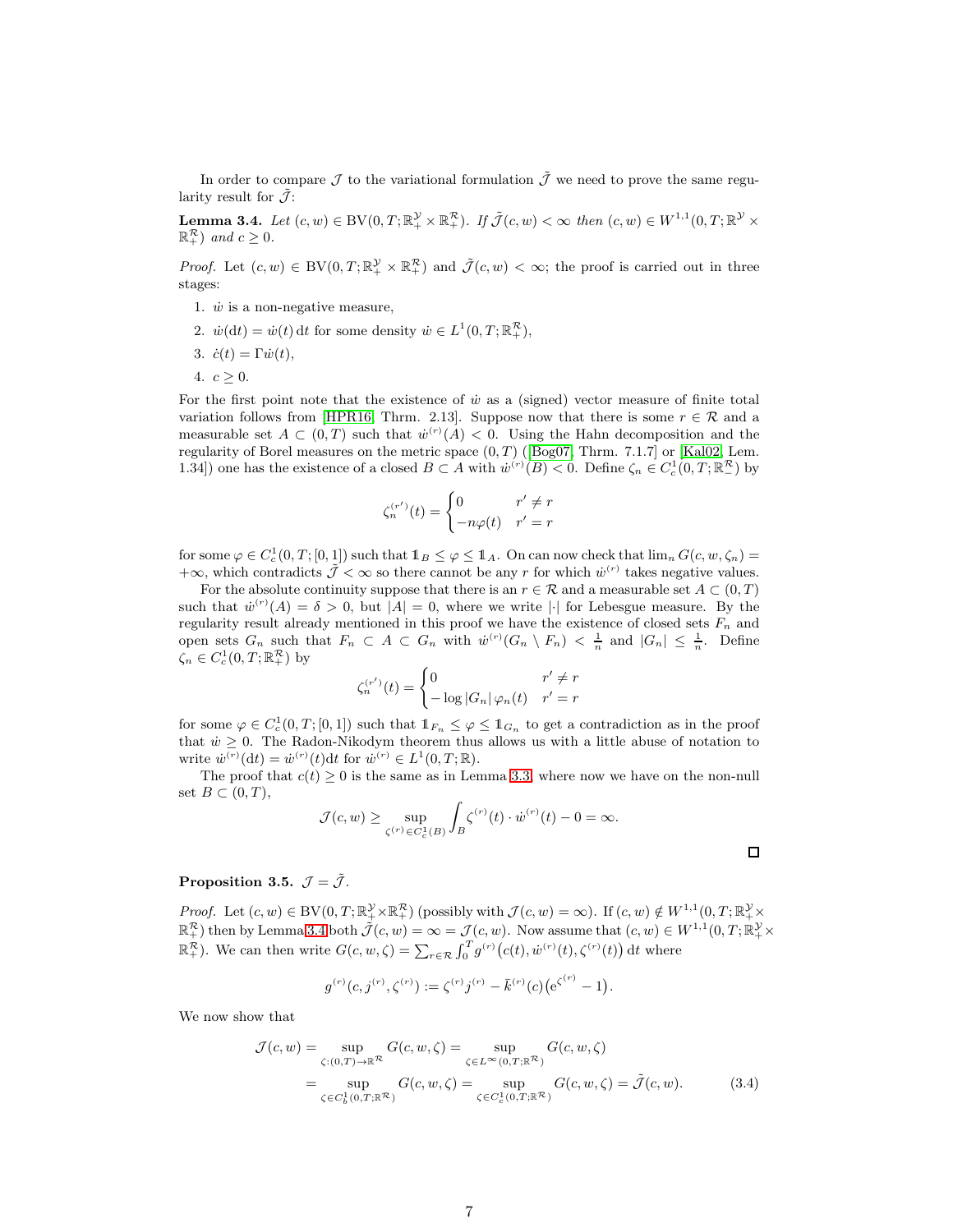The first equality in [\(3.4\)](#page-6-1) can be calculated directly through the pointwise supremum. For the second equality, we construct, for each  $t \in (0, T)$  and  $r \in \mathcal{R}$ , an explicit (pointwise) maximising sequence  $\zeta_n^{(r)}(t)$  for  $\sup_{\zeta^{(r)}} g^{(r)}(c(t), \dot{w}^{(r)}(t), \dot{\zeta}^{(r)}(t))$  as, see Figure [1,](#page-7-0)

$$
\zeta_n^{(r)}(t):=\begin{cases} \log\frac{w^{(r)}(t)}{\bar{k}^{(r)}(c(t))}\wedge n,&\bar{k}^{(r)}(c(t))>0\text{ and }\dot{w}^{(r)}(t)>0,\\ -n,&\bar{k}^{(r)}(c(t))>0\text{ and }\dot{w}^{(r)}(t)=0,\\ n,&\bar{k}^{(r)}(c(t))=0\text{ and }\dot{w}^{(r)}(t)>0,\\ 0,&\bar{k}^{(r)}(c(t))=0\text{ and }\dot{w}^{(r)}(t)=0.\end{cases}
$$

<span id="page-7-0"></span>

Figure 1: The function  $\zeta^{(r)} \mapsto g^{(r)}(c, j^{(r)}, \zeta^{(r)})$ .

Then each  $\zeta_n \in L^{\infty}(0,T;\mathbb{R}^{\mathcal{R}})$  and  $g^{(r)}(c(t),\dot{w}^{(r)}(t),\hat{\zeta}^{(r)}(t))$  is non-decreasing in n and nonnegative. Moreover,  $g^{(r)}(c(t), \dot{w}^{(r)}(t), \hat{\zeta}^{(r)}(t))$  converges pointwise in  $t \in (0, T)$  and  $r \in \mathcal{R}$  as  $n \to \infty$  to the pointwise supremum. Hence by monotone convergence

$$
\lim_{n \to \infty} \sum_{r \in \mathcal{R}} \int_0^T g^{(r)}(c(t), \dot{w}^{(r)}(t), \hat{\zeta}_n^{(r)}(t)) = \sum_{r \in \mathcal{R}} \int_0^T \sup_{\zeta^{(r)}} g^{(r)}(c(t), \dot{w}^{(r)}(t), \zeta^{(r)}(t)) dt.
$$

This shows that the pointwise supremum on the left of [\(3.4\)](#page-6-1) can be taken over  $L^{\infty}(0,T;\mathbb{R}^{\mathcal{R}})$ .

For the third equality in [\(3.4\)](#page-6-1) it suffices to show that for any  $\zeta \in L^{\infty}(0,T;\mathbb{R}^{\mathcal{R}})$  the integrand can be approximated by a sequence in  $C_b^2(0,T;\mathbb{R}^{\mathcal{R}})$ . For an arbitrary  $\zeta \in L^{\infty}(0,T;\mathbb{R}^{\mathcal{R}})$ consider the convolutions with smoothing kernels  $\theta_{\delta}$  for  $\delta > 0$  that weakly converges to the Dirac measure at 0 as  $\delta \to 0$ . In the convolutions we extended the function  $\zeta$  to zero outside the integral  $(0, T)$ . Since  $\zeta \in L^1(\mathbb{R}; \mathbb{R}^{\mathcal{R}})$  this sequence  $\zeta * \theta_{\delta}$  converges strongly in  $L^1(\mathbb{R}; \mathbb{R}^{\mathcal{R}})$ to  $\zeta$  as  $\delta \to 0$ , see [\[Eva02,](#page-20-15) App. C.4]. By a partial converse of the Dominated Convergence Theorem [Bré83, Th. IV.9], after passing to a subsequence  $\zeta_n(t)^{(r)} := (\zeta * \theta_{\delta_n}^{(r)})(t)$  converges pointwise t-almost everywhere. Then the exponential  $-\bar{k}(c(t)) (e^{\zeta_n^{(r)}(t)} - 1)$  integrand part of  $G(c, w, \zeta_n)$  also converges pointwise for almost every t. Moreover, we can bound

$$
\|\bar{k}\|_{\infty} \geq -\bar{k}(c(t))\big(e^{\zeta_n^{(r)}(t)}-1\big) \geq -\|\bar{k}\|_{\infty}e^{\|\zeta_n\|_{L^{\infty}(0,T;\mathbb{R}^{\mathcal{R}})}} \geq -\|\bar{k}\|_{\infty}e^{\|\zeta\|_{L^{\infty}(0,T;\mathbb{R}^{\mathcal{R}})}},
$$

and hence by dominated convergence

$$
-\sum_{r\in\mathcal{R}}\int_0^T \bar{k}(c(t))\big(e^{\zeta_n^{(r)}(t)}-1\big) dt \to -\sum_{r\in\mathcal{R}}\int_0^T \bar{k}(c(t))\big(e^{\zeta^{(r)}(t)}-1\big) dt.
$$

Clearly the linear part  $\sum_{r \in \mathcal{R}} \int_0^T \zeta_n^{(r)}(t) \dot{w}^{(r)}(t) dt$  of  $G(c, w, \zeta_n)$  converges to  $\sum_{r \in \mathcal{R}} \int_0^T \zeta^{(r)}(t) \dot{w}^{(r)}(t) dt$ , and so  $G(c, w, \zeta_n) \to G(c, w, \zeta)$ . This proves the third equality in [\(3.4\)](#page-6-1).

For the fourth equality, take any  $\zeta \in C_b^1(0,T;\mathbb{R}^{\mathcal{R}})$ , and approximate with  $\zeta \eta_\delta \in C_c^1(0,T;\mathbb{R}^{\mathcal{R}})$ where

<span id="page-7-1"></span>
$$
\eta_{\delta}(t) := \begin{cases} 0, & t \in (0, \delta] \cup [T - \delta, T), \\ 1, & t \in [2\delta, T - 2\delta], \\ \text{smooth between 0 and 1}, & t \in [\delta, 2\delta] \cup [T - 2\delta, T - \delta]. \end{cases}
$$
(3.5)

Then, as  $\delta \to 0$ ,

$$
G(c, w, \zeta \eta_{\delta}) = \int_0^T \dot{w}(t) \zeta(t) \eta_{\delta}(t) dt - \sum_{r \in \mathcal{R}} \int_0^T \bar{k}^{(r)}(c(t)) (e^{\zeta_{\delta}(t)} - 1) dt \to G(c, w, \zeta \eta_{\delta}) \to G(c, w, \zeta),
$$

where for the linear part we use that  $\zeta \eta_{\delta} \to \zeta$  weakly-\* in  $L^{\infty}(0,T;\mathbb{R}^{\mathcal{R}})$ , and for the nonlinear part we use dominated convergence.  $\Box$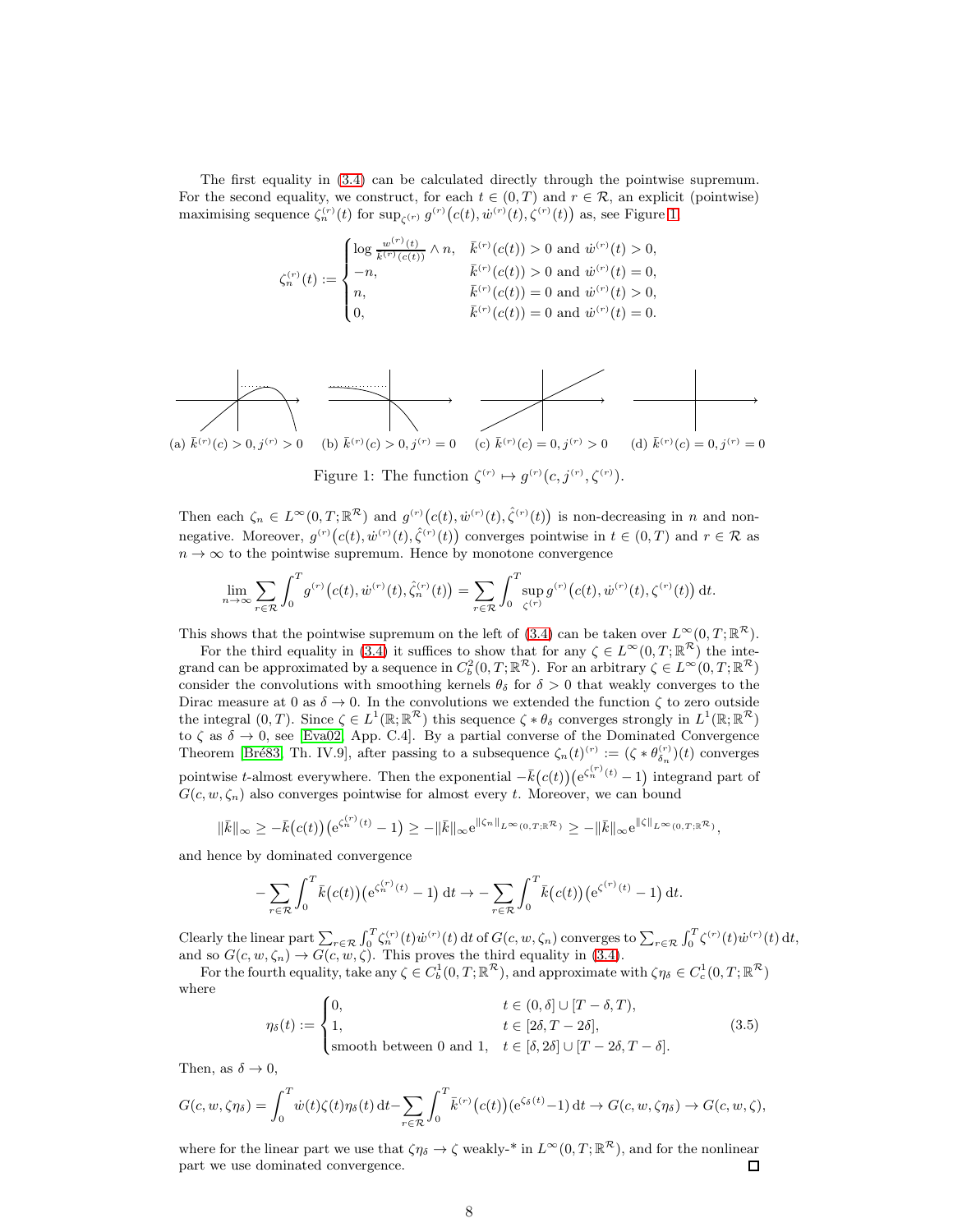### <span id="page-8-6"></span>3.2 Approximation by regular curves

A common challenge in proving a large-deviations lower bound for a Markov process is to approximate any curve of finite rate by curves for which one can perform a change-of-measure. In the setting of our paper, this set of sufficiently regular curves will be defined as:

$$
\mathscr{A} := \left\{ (c, w) \in BV(0, T; \mathbb{R}_+^{\mathcal{Y}} \times \mathbb{R}_+^{\mathcal{R}}) \cap AC(0, T; \mathbb{R}^{\mathcal{Y}} \times \mathbb{R}^{\mathcal{R}}) : \\ \zeta := \log \frac{\dot{w}}{\bar{k}(c)} \in C_c^1(0, T; \mathbb{R}^{\mathcal{R}}), \quad \dot{c} = \Gamma \dot{w}, \quad c, w, \dot{w} \ge 0, \quad w(0) = 0 \right\}. \tag{3.6}
$$

Observe that this set requires compactly supported perturbations, whereas the change-ofmeasure Theorem [A.3](#page-18-0) only requires boundedness. However, the compact support will be needed to control the end point in the tilting arguments, Lemmas [4.6](#page-14-0) and [4.7.](#page-15-0)

This section is dedicated to the proof of the required approximation result using a sequence of four approximation lemmas. We repeatedly exploit the lower semi-continuity of  $J$  to show that if  $\lim_{\delta \searrow 0} (c_{\delta}, w_{\delta}) = (c, w)$  in the hybrid topology, then  $\liminf_{\delta \searrow 0} \mathcal{J}(c_{\delta}, w_{\delta}) \geq \mathcal{J}(c, w)$ .

**Lemma 3.6** (Approximation I). Let  $\mu^{(V)}$  satisfy Assumption [2.3](#page-4-0) and  $\overline{k}$  satisfy Assump-tions [2.2](#page-3-0)[\(iii\)](#page-3-6),[\(iv\)](#page-3-3),[\(v\)](#page-3-7) and [\(vi\)](#page-3-0). Given  $(c, w) \in BV(0, T; \mathbb{R}_+^{\mathcal{Y}} \times \mathbb{R}_+^{\mathcal{R}})$  such that  $\mathcal{J}(c, w) < \infty$ , there exists a sequence  $(c_{\delta}, w_{\delta})_{\delta} \subset BV(0, T; \mathbb{R}^{\mathcal{Y}}_{+} \times \mathbb{R}^{\mathcal{R}}_{+})$  such that:

- <span id="page-8-1"></span>(i)  $c_{\delta}(0) \rightarrow c(0)$  and  $(c_{\delta}, w_{\delta}) \Rightarrow (c, w)$  as  $\delta \rightarrow 0$ ,
- <span id="page-8-2"></span><span id="page-8-0"></span>(ii)  $\mathcal{I}_0(c_\delta(0)) + \mathcal{J}(c_\delta, w_\delta) \to \mathcal{I}_0(c(0)) + \mathcal{J}(c, w)$  as  $\delta \to 0$ ,
- (iii)  $\inf_{t \in (0,T), r \in \mathcal{R}} \bar{k}^{(r)}(c_{\delta}(t)) > 0$  for any  $\delta > 0$ ,

*Proof.* Without loss of generality we may assume that for each reaction  $r$  there exists a concentration  $\hat{c}^{(r)} \in \mathbb{R}^+_y$  for which  $\bar{k}^{(r)}(\hat{c}^{(r)}) > 0$ . Set  $\hat{c} = \sum_{r \in \mathcal{R}} \hat{c}^{(r)}$ , so that by the assumed monotonicity,

<span id="page-8-7"></span><span id="page-8-5"></span><span id="page-8-4"></span>
$$
\min_{r \in \mathcal{R}} \bar{k}^{(r)}(\hat{c}) > 0.
$$

For  $\delta > 0$  define

$$
c_{\delta}(t) := \delta \hat{c} + (1 - \delta)c(0) + \Gamma w_{\delta}(t),
$$
 and  $w_{\delta}(t) := (1 - \delta)w,$ 

so that  $c_{\delta}(t) = \delta \hat{c} + (1 - \delta)c(t) \geq 0$ .

The limits [\(i\)](#page-8-1) are trivial. The lower bound [\(iii\)](#page-8-0) follows by the monotonicity and superhomogeneity Assumptions  $2.2(v)$  $2.2(v)$  and  $(vi)$ :

<span id="page-8-3"></span>
$$
\inf_{t \in (0,T), r \in \mathcal{R}} \bar{k}^{(r)}(c_{\delta}(t)) \ge \min_{r \in \mathcal{R}} \bar{k}^{(r)}(\delta \hat{c}) \ge \psi(\delta) \min_{r \in \mathcal{R}} \bar{k}^{(r)}(\hat{c}) > 0.
$$
\n(3.7)

For the limits [\(ii\)](#page-8-2), the convergence of  $\mathcal{I}_0(c_\delta(0))$  follows by Assumption [2.3.](#page-4-0) Since lim inf $\delta_{\geq 0} \mathcal{J}(c_\delta, w_\delta) \geq$  $\mathcal{J}(c, w)$  it remains to check  $\limsup_{\delta \searrow 0} \mathcal{J}(c_{\delta}, w_{\delta}) \leq \mathcal{J}(c, w)$ . Using the fact that  $\bar{k}^{(r)}(c_{\delta}(t)) \geq$  $\psi(1-\delta)\bar{k}^{(r)}(c(t))$  by the same argument as [\(3.7\)](#page-8-3) above, we can rewrite and estimate:

$$
s(\dot{w}_{\delta}^{(r)}(t) | \bar{k}^{(r)}(c_{\delta}(t))) = s(\dot{w}_{\delta}^{(r)}(t) | \bar{k}^{(r)}(c(t))) + \dot{w}_{\delta}^{(r)}(t) \log \left(\frac{\bar{k}^{(r)}(c(t))}{\bar{k}^{(r)}(c_{\delta}(t))}\right) - \bar{k}^{(r)}(c(t)) + \bar{k}^{(r)}(c_{\delta}(t))
$$
\n
$$
\leq (1 - \delta)s(\dot{w}^{(r)}(t) | \bar{k}^{(r)}(c(t))) + \delta \bar{k}^{(r)}(c(t))
$$
\n
$$
+ (1 - \delta)\dot{w}^{(r)}(t) \log \frac{1 - \delta}{\psi(1 - \delta)} + |\bar{k}^{(r)}(c(t)) - \bar{k}^{(r)}(c_{\delta}(t))|.
$$
\n(3.9)

Summing over r and integrating over t shows that, for  $\delta$  sufficiently small,

$$
\mathcal{J}(c_{\delta},w_{\delta}) \leq (1-\delta)\mathcal{J}(c,w) + \delta T \sup_{\tilde{c} \in \mathscr{S}_{2\delta}(c(0))} |\bar{k}(\tilde{c})| + (1-\delta) \log \frac{1-\delta}{\psi(1-\delta)} ||\dot{w}||_{L^{1}} + \sqrt{|\mathcal{R}|} \operatorname{Lip}(\bar{k}) ||c_{\delta} - c||_{L^{1}}.
$$

Using Assumption [2.2\(](#page-3-0)[iv\)](#page-3-3) it follows that all but the first term on the right-hand side vanish as  $\delta \searrow 0$  and the result is established.  $\Box$ 

For smoothing purposes we make use of convolutions with the heat kernels  $\theta_{\epsilon} \colon \mathbb{R} \to$  $\mathbb{R}_+$ ;  $t \mapsto \exp(-t^2/2\epsilon)/\sqrt{2\pi\epsilon}$ .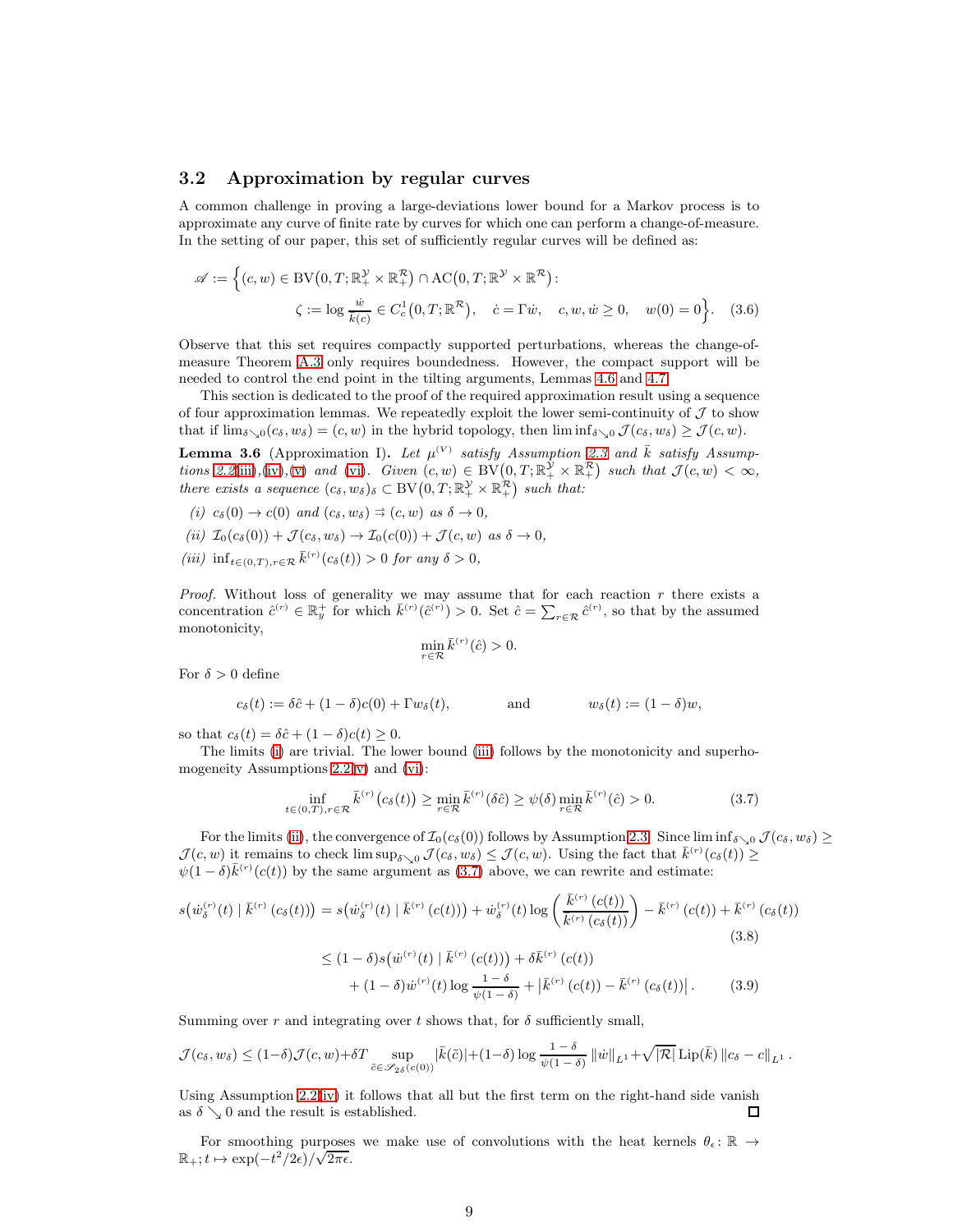**Lemma 3.7** (Approximation II). Let  $\mu^{(V)}$  satisfy Assumption [2.3](#page-4-0) and  $\overline{k}$  satisfy Assump-tions [2.2](#page-3-0)[\(iii\)](#page-3-6) and [\(iv\)](#page-3-3). Given  $(c, w) \in BV(0, T; \mathbb{R}^{\mathcal{Y}}_{+} \times \mathbb{R}^{\mathcal{R}}_{+})$  such that  $\mathcal{J}(c, w) < \infty$  and  $\inf_{t\in(0,T),r\in\mathcal{R}}\bar{k}^{(r)}(c(t)) > 0$ , there exists a sequence  $(c_{\delta},w_{\delta})_{\delta} \subset C_b^{\infty}(0,T;\mathbb{R}^{\mathcal{Y}}_{+}\times\mathbb{R}^{\mathcal{R}}_{+})$  such that:

- <span id="page-9-4"></span><span id="page-9-1"></span>(i)  $c_{\delta}(0) \rightarrow c(0)$  and  $(c_{\delta}, w_{\delta}) \Rightarrow (c, w)$  as  $\delta \rightarrow 0$ ,
- <span id="page-9-0"></span>(ii)  $\mathcal{I}_0(c_\delta(0)) + \mathcal{J}(c_\delta, w_\delta) \to \mathcal{I}_0(c(0)) + \mathcal{J}(c, w)$  as  $\delta \to 0$ ,
- (iii)  $\inf_{t \in (0,T), r \in \mathcal{R}} \bar{k}^{(r)}(c_{\delta}(t)) > 0$  for any sufficiently small  $\delta > 0$ .

Proof. Define

$$
c_{\delta}(t) := c(0) + (w * \theta_{\delta})(0) + \Gamma w_{\delta}(t) \quad \text{and} \quad w_{\delta}(t) := (w * \theta_{\delta})(t) - (w * \theta_{\delta})(0),
$$

where in the convolutions we extend w constantly to  $w(0)$  and  $w(T)$  outside the interval  $(0, T)$ . Observe that the definition is sound in the sense that  $c_{\delta}(t) = (c * \theta_{\delta})(t) > 0$  and  $w_{\delta}, \dot{w}_{\delta} > 0$ . Since  $(c, w) \in W^{1,1}(0,T; \mathbb{R}^{\mathcal{Y}} \times \mathbb{R}^{\mathcal{R}})$  by Lemma [3.4,](#page-6-0) the desired convergence [\(i\)](#page-9-1) of the sequence can be shown by adapting the results in [\[Eva02,](#page-20-15) App. C.4] to mollifiers with non-compact support. Similarly to the proof of Proposition [3.5,](#page-6-2) we pass to a (relabelled) subsequence such that in fact  $\dot{w}_\delta(t) \to \dot{w}(t)$  pointwise in almost every  $t \in (0, T)$ .

To show the lower bound [\(iii\)](#page-9-0), observe that since  $c$  is continuous (on the compact interval  $[0, T]$ ) by Lemma [3.4,](#page-6-0)  $c_{\delta} \to c$  uniformly, see [\[Eva02,](#page-20-15) App. C.4]. Moreover, by the continuity of  $\overline{k}$ , we know there exists a  $\tau > 0$  such that for  $\delta < \tilde{\delta}$  and any  $\tilde{c} \in \mathbb{R}^{\mathcal{Y}}_+$  with  $|\tilde{c} - c| < \tau$  there holds  $|\bar{k}(\tilde{c}) - \bar{k}(c)| < \frac{1}{2} \inf_{t \in (0,T), r \in \mathcal{R}} \bar{k}^{(r)}(c(t))$ . From the uniform convergence of  $c_{\delta}$  we get the existence of a  $\delta > 0$  such that for any  $\delta < \delta$  and any  $t \in [0, T]$ , there holds  $|c(t) - c_{\delta}(t)| < \tau$ . Therefore, for any  $\delta < \tilde{\delta}$  and so  $|\bar{k}(c_{\delta}(t)) - \bar{k}(c(t))| < \frac{1}{2} \inf_{t \in (0,T), r \in \mathcal{R}} \bar{k}^{(r)}(c(t))$ , from which we deduce the lower bound [\(iii\)](#page-9-0):

<span id="page-9-2"></span>
$$
\bar{k}(c_{\delta}(t)) \ge \bar{k}(c(t)) - \frac{1}{2} \inf_{t \in (0,T), r \in \mathcal{R}} \bar{k}^{(r)}(c(\tilde{t})) \ge \frac{1}{2} \inf_{\tilde{t} \in (0,T), r \in \mathcal{R}} \bar{k}^{(r)}(c(\tilde{t})).
$$
\n(3.10)

The convergence  $\mathcal{I}_0(c_\delta(0)) = \mathcal{I}_0(c(0) + (w * \theta_\delta)(0)) \to \mathcal{I}_0(c(0))$  follows by Assumption [2.3.](#page-4-0) For the convergence of  $\mathcal{J}(c_{\delta}, w_{\delta})$ , we can bound the integrand, similarly as in [\(3.8\)](#page-8-4),

<span id="page-9-3"></span>
$$
0 \le s(u_{\delta}^{(r)}(t) | \bar{k}^{(r)}(c_{\delta}(t)) \le s(u_{\delta}^{(r)}(t) | \bar{k}^{(r)}(c(t)) \big) + a\dot{w}_{\delta}^{(r)}(t) + |\bar{k}^{(r)}(c(t)) - \bar{k}^{(r)}(c_{\delta}(t)) \big|,
$$
\n(3.11)

where

$$
\log\left(\frac{\bar{k}^{(r)}\left(c(t)\right)}{\bar{k}^{(r)}\left(c_{\delta}(t)\right)}\right) \stackrel{(3.10)}{\leq} \log\left(\frac{2\sup_{t\in(0,T)}\bar{k}(c(t))}{\inf_{t\in(0,T)}\bar{k}(c(t))}\right) =: a\in[0,\infty).
$$

By the assumed continuity of the reaction rates  $s(\dot{w}_\delta^{(r)}(t)|k^{(r)}(c_\delta(t))) \to s(\dot{w}^{(r)}(t)|k^{(r)}(c(t)))$ pointwise in  $t \in (0, T)$ . If we can prove that, after summing over R and integrating over  $(0, T)$ , the right-hand side in [\(3.11\)](#page-9-3) converges to a finite integral, then  $\mathcal{J}(c_6, w_\delta) \to \mathcal{J}(c, w)$ by a generalisation of the Dominated Convergence Theorem, see [\[LL01,](#page-20-16) Th. 1.8 & following remark].

Naturally the last two terms converge:

$$
\sum_{r \in \mathcal{R}} \int_0^T \left[ a \dot{w}_{\delta}^{(r)}(t) + \left| \bar{k}^{(r)}\left(c(t)\right) - \bar{k}^{(r)}\left(c_{\delta}(t)\right) \right| \right] dt \to a \| \dot{w} \|_{L^1} < \infty.
$$

The convergence of the entropic part can be proven analogue to [\[Ren17,](#page-20-11) Lem. 4.11]. By lower semicontinuity,

$$
\liminf_{\delta \to 0} \sum_{r \in \mathcal{R}} \int_0^T s(\dot{w}_\delta^{(r)}(t)|\bar{k}^{(r)}(c(t))) dt \ge \sum_{r \in \mathcal{R}} \int_0^T s(\dot{w}^{(r)}(t)|\bar{k}^{(r)}(c(t))) dt.
$$

On the other hand, by Jensen's inequality,

$$
\sum_{r \in \mathcal{R}} \int_0^T s\big(\dot{w}_\delta^{(r)}(t)|\bar{k}^{(r)}(c(t))\big) dt \le \sum_{r \in \mathcal{R}} \int_0^T \Big(s\big(\dot{w}^{(r)}(\cdot)|\bar{k}^{(r)}(c(t))\big) * \theta_\epsilon\Big)(t) dt
$$
  
\n
$$
= \sum_{r \in \mathcal{R}} \int_0^T \underbrace{\big(\dot{w}^{(r)}\log \dot{w}^{(r)}\big) * \theta_\epsilon(t) - (\dot{w}^{(r)} * \theta_\epsilon)(t)} \underbrace{\big(1 + \log \bar{k}^{(r)}(c(t))\big) + \bar{k}^{(r)}(c(t))}_{\in L^\infty} + \bar{k}^{(r)}(c(t))}
$$
  
\n
$$
\rightarrow \sum_{r \in \mathcal{R}} \int_0^T s\big(\dot{w}^{(r)}(t)|\bar{k}^{(r)}(c(t))\big) dt,
$$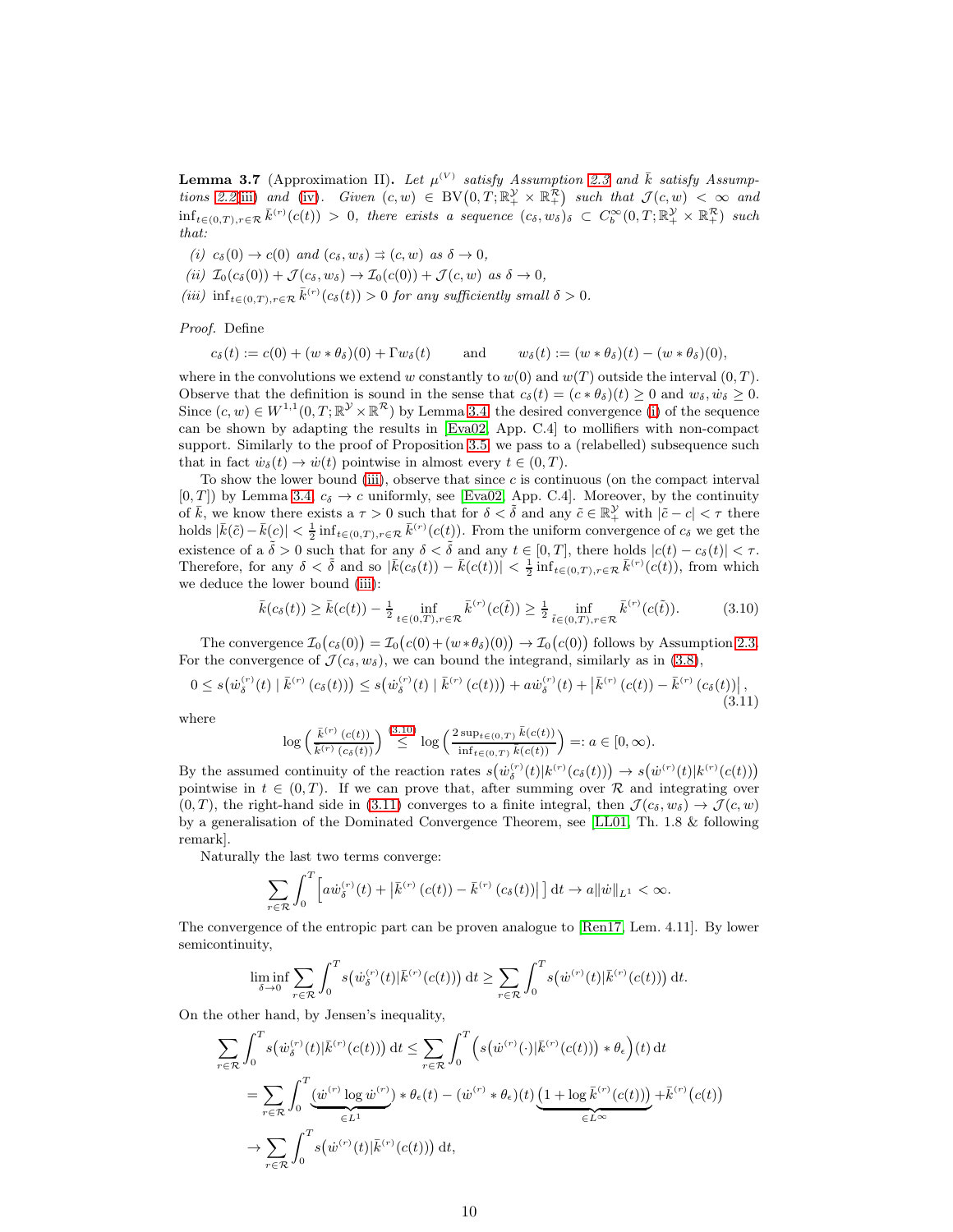again by [\[Eva02,](#page-20-15) App. C.4]. Therefore the summed and integrated right-hand side of [\(3.11\)](#page-9-3) indeed converges to a finite integral, which concludes the proof of claim [\(ii\)](#page-9-4).

**Lemma 3.8** (Approximation III). Let  $\mu^{(V)}$  satisfy Assumption [2.3](#page-4-0) and  $\bar{k}$  satisfy Assump-tions [2.2](#page-3-0)[\(iii\)](#page-3-6),[\(iv\)](#page-3-3), [\(v\)](#page-3-7) and [\(vi\)](#page-3-0). Given  $(c, w) \in C_b^{\infty}(0,T; \mathbb{R}^{\mathcal{Y}}_+ \times \mathbb{R}^{\mathcal{R}}_+)$  such that  $\mathcal{J}(c, w) < \infty$ and  $\inf_{t\in(0,T),r\in\mathcal{R}}\bar{k}^{(r)}(c(t))>0$ , there exists a sequence  $(c_{\delta},w_{\delta})_{\delta}\subset C_b^{\infty}(0,T;\mathbb{R}^{\mathcal{Y}}_+\times\mathbb{R}^{\mathcal{R}}_+)$  such that:

- <span id="page-10-3"></span>(i)  $c_{\delta}(0) \rightarrow c(0)$  and  $(c_{\delta}, w_{\delta}) \Rightarrow (c, w)$  as  $\delta \rightarrow 0$ ,
- <span id="page-10-4"></span>(ii)  $\mathcal{I}_0(c_\delta(0)) + \mathcal{J}(c_\delta, w_\delta) \to \mathcal{I}_0(c(0)) + \mathcal{J}(c, w)$  as  $\delta \to 0$ ,
- <span id="page-10-2"></span>(iii)  $\inf_{t \in (0,T), r \in \mathcal{R}} \bar{k}^{(r)}(c_{\delta}(t)) > 0$  for any  $\delta > 0$ ,
- <span id="page-10-0"></span> $(iv)$  inf<sub>t∈(0,T),r∈R</sub>  $\dot{w}_{\delta}^{(r)}(t) > 0$  for any  $\delta > 0$ ,
- (v)  $\zeta_{\delta} := \log \frac{\dot{w}_{\delta}}{\bar{k}(c_{\delta})} \in C_b^1(0,T;\mathbb{R}^{\mathcal{R}}).$

Proof. Let  $\beta^{(r)}$ ,  $\alpha^{(r)} \in \mathbb{R}_+^{\mathcal{Y}}$  be the positive and negative parts of  $\gamma^{(r)}$ , i.e.  $\gamma^{(r)} = \beta^{(r)} - \alpha^{(r)}$ . For  $0 < \delta < 1$  define

$$
c_{\delta}(t) := (1 - \delta)c(0) + \delta T \sum_{r \in \mathcal{R}} \alpha^{(r)} + \Gamma w_{\delta}(t) \quad \text{and} \quad w_{\delta}(t) := (1 - \delta)w(t) + \delta t,
$$

so that  $c_{\delta}(t) = (1-\delta)c(t) + \delta \sum_{r \in \mathcal{R}} \left[ (T-t)\alpha^{(r)} + t\beta^{(r)} \right] \ge 0$  and  $\dot{w}_{\delta}(t) = (1-\delta)\dot{w}(t) + \delta \ge \delta > 0$ . Hence the sequence is admissable, and property [\(iv\)](#page-10-2) holds by construction. Again, the hybrid convergence [\(i\)](#page-10-3) is trivial, and the monotonicity and superhomogeneity, Assumptions  $2.2(v)$  $2.2(v)$ , [\(vi\)](#page-3-0) imply the same estimate as [\(3.7\)](#page-8-3), which shows that the bound [\(iii\)](#page-10-4) is indeed retained.

The convergence  $\mathcal{I}_0(c_0(0)) \to \mathcal{I}_0(c(0))$  follows from the continuity of  $\mathcal{I}_0$  and [\(i\)](#page-10-3). As in the previous lemmas it is sufficient to show  $\limsup_{\delta\searrow 0} \mathcal{J}(c_\delta, w_\delta) \leq \mathcal{J}(c, w)$  in order to estab-lish [\(ii\)](#page-8-2). We can again derive estimate [\(3.9\)](#page-8-5), where the terms  $\dot{w}_{\delta}^{(r)}(t) \log \bar{k}^{(r)}(c(t))/\bar{k}^{(r)}(c_{\delta}(t))$ and  $\bar{k}^{(r)}(c(t)) - \bar{k}^{(r)}(c_{\delta}(t))$  can be dealt with in exactly the same manner as in the proof of Lemma [3.6.](#page-8-0) It thus remains to show convergence of the integral  $\sum_{r \in \mathcal{R}} \int_0^T s(\dot{w}_\delta^{(r)}(t)|\bar{k}^{(r)}(c(t))) dt$ . By the convexity of s in its first argument, we get for  $0 < \delta < 1$ ,

$$
s(\dot{w}_{\delta}^{(r)}(t)|\bar{k}^{(r)}(c(t))) \leq (1-\delta)s(\dot{w}^{(r)}(t)|\bar{k}^{(r)}(c(t))) + \delta s(1|\bar{k}^{(r)}(c(t)))
$$
  

$$
\leq s(\dot{w}^{(r)}(t)|\bar{k}^{(r)}(c(t))) - \delta \log \bar{k}^{(r)}(c(t)) + \delta \bar{k}^{(r)}(c(t)).
$$

Since the last two terms are bounded from below and above it follows that  $\limsup_{\delta\searrow 0} \mathcal{J}(c_\delta, w_\delta) \leq$  $\mathcal{J}(c, w)$ .

Finally we can prove [\(v\)](#page-10-0) for any  $\delta > 0$ . Since the curve  $(c_{\delta}, w_{\delta})$  is smooth we only need to prove boundedness of the functions

$$
\zeta_{\delta}^{(r)}(t) = \log \frac{\dot{w}_{\delta}^{(r)}(t)}{\bar{k}(c_{\delta}(t))}, \qquad \text{and} \qquad \dot{\zeta}_{\delta}^{(r)}(t) = \frac{\ddot{w}_{\delta}^{(r)}(t)}{\dot{w}_{\delta}^{(r)}(t)} - \frac{\nabla_{c}\bar{k}(c_{\delta}(t))\cdot\dot{c}_{\delta}(t)}{\bar{k}(c_{\delta}(t))}.
$$

This follows from the boundedness away from zero of  $\dot{w}_\delta$  and  $k(c_\delta)$ , together Assumption [2.2](#page-3-0)[\(iv\)](#page-3-3). □

**Lemma 3.9** (Approximation IV). Let  $\overline{k}$  satisfy Assumptions [\(iii\)](#page-3-6),[\(iv\)](#page-3-3). Given  $(c, w) \in$  $C_b^{\infty}(0,T;\mathbb{R}^{\mathcal{V}}_+\times\mathbb{R}^{\mathcal{R}}_+)$  such that  $\mathcal{J}(c,w) < \infty$  and  $\zeta = \log w/\bar{k}(c) \in C_b^1(0,T;\mathbb{R}^{\mathcal{R}})$ , there exists a sequence  $(c_{\delta}, w_{\delta}) \in C_c^1(0,T; \mathbb{R}^{\mathcal{Y}}_+ \times \mathbb{R}^{\mathcal{R}}_+)$  such that:

- <span id="page-10-5"></span><span id="page-10-1"></span>(i)  $c_{\delta}(0) \equiv c(0)$  and  $(c_{\delta}, w_{\delta}) \Rightarrow (c, w)$  as  $\delta \rightarrow 0$ ,
- (ii)  $\mathcal{I}_0(c_\delta(0)) + \mathcal{J}(c_\delta, w_\delta) \to \mathcal{I}_0(c(0)) + \mathcal{J}(c, w)$  as  $\delta \to 0$ .

*Proof.* Given  $(c, w)$  with  $\zeta = \log w / \bar{k} \in C_b^1(0, T; \mathbb{R}^{\mathcal{R}})$ , we approximate  $\zeta_{\delta} := \zeta \eta_{\delta}$  where  $\eta_{\delta}$  is the usual compactly supported function  $(3.5)$ . Clearly  $(c, w)$  satisfies the perturbed equation

 $\Box$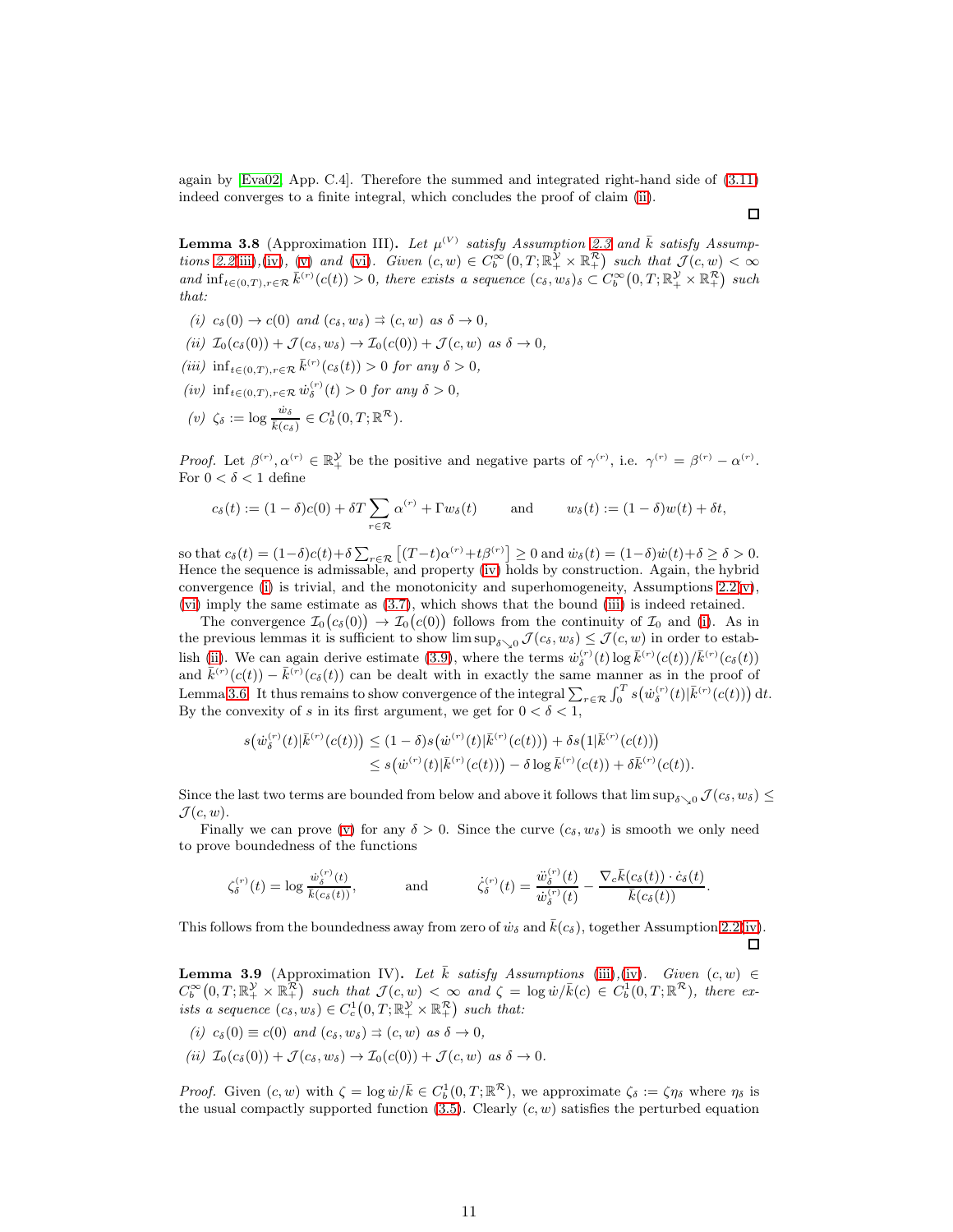below, and we define, for each  $\delta > 0$  the path  $(c_{\delta}, w_{\delta})$  as the solution of the second perturbed equation:

$$
\begin{cases} \dot{c}(t) = \Gamma \dot{w}(t), \\ \dot{w}(t) = \bar{k}^{(r)}(c(t)) e^{\zeta^{(r)}(t)}, \end{cases} \qquad \qquad \begin{cases} \dot{c}_{\delta}(t) = \Gamma \dot{w}_{\delta}(t), \\ \dot{w}_{\delta}(t) = \bar{k}^{(r)}(c_{\delta}(t)) e^{\zeta_{\delta}^{(r)}(t)}, \end{cases}
$$

both under the same initial conditions  $(c(0), 0)$ .

Let us now introduce the matrix norm,

$$
\|\Gamma\|:=\max_{r\in\mathcal{R}}\left|\gamma^{(r)}\right|.
$$

To prove convergence [\(i\)](#page-10-5) we first estimate for any  $0 \le t \le T$ ,

$$
\begin{split} &|\dot{w}_{\delta}(t) - \dot{w}(t)| \\ &\leq \sum_{r \in \mathcal{R}} \left| \bar{k}^{(r)}(c_{\delta}(t)) e^{\zeta_{\delta}^{(r)}(t)} - \bar{k}^{(r)}(c(t)) e^{\zeta_{\delta}^{(r)}(t)} \right| + \sum_{r \in \mathcal{R}} \left| \bar{k}^{(r)}(c(t)) e^{\zeta_{\delta}^{(r)}(t)} - \bar{k}^{(r)}(c(t)) e^{\zeta^{(r)}(t)} \right| \\ &\leq \mathrm{Lip}(\bar{k}) \|\Gamma\| e^{\|\zeta\|_{L^{\infty}}} \int_{0}^{t} |\dot{w}_{\delta}(\hat{t}) - \dot{w}(\hat{t})| \, d\hat{t} + \left( \sup_{\hat{c} \in \mathscr{S}(c(0))} \sum_{r \in \mathcal{R}} \bar{k}^{(r)}(\hat{c}) \right) \max_{r \in \mathcal{R}} \left| e^{\zeta_{\delta}^{(r)}(t)} - e^{\zeta^{(r)}(t)} \right| . \end{split}
$$

From [\(3.5\)](#page-7-1) one sees that  $\zeta_{\delta}(t) = \zeta(t)$  except on two intervals each with length no more than 2δ. Gronwall's inequality yields

<span id="page-11-1"></span>
$$
|\dot{w}_{\delta}(t) - \dot{w}(t)| \leq \left(\sup_{\hat{c} \in \mathscr{S}(c(0))} \sum_{r \in \mathcal{R}} \bar{k}^{(r)}(\hat{c})\right) \underbrace{\int_{0}^{t} |e^{\zeta_{\delta}(\hat{t})} - e^{\zeta(\hat{t})}| d\hat{t}}_{\leq 4\delta \exp(|\zeta|_{L^{\infty}})} e^{\text{Lip}(\bar{k}) ||\Gamma|| e^{||\zeta||_{L^{\infty}}}} \tag{3.12}
$$

and so  $w_{\delta} \to w$  in  $W^{1,\infty}(0,T;\mathbb{R}^{\mathcal{R}}_{+})$ , and by boundedness of the operator  $\Gamma$  also  $c_{\delta} \to c$  in  $W^{1,\infty}(0,T;\mathbb{R}^{\mathcal{Y}}_{+}).$ 

For the convergence [\(i\)](#page-10-5) we only need to prove convergence of the dynamic rate  $\mathcal{J}$ : the initial conditions are identical. Indeed, by dominated convergence together with [\(3.12\)](#page-11-1) and  $\zeta_{\delta} \leq \zeta$ ,

$$
\mathcal{J}(c_{\delta}, w_{\delta}) = G(c_{\delta}, w_{\delta}, \zeta_{\delta}) \rightarrow G(c, w, \zeta) = \mathcal{J}(c_{\delta}, w_{\delta}).
$$

 $\Box$ 

**Corollary 3.10.** Let  $\mu^{(V)}$  satisfy Assumption [2.3](#page-4-0) and  $\bar{k}$  satisfy Assumptions [2.2](#page-3-0)[\(iii\)](#page-3-6), [\(iv\)](#page-3-3), [\(v\)](#page-3-7) and [\(vi\)](#page-3-0). Given  $(c, w) \in BV(0, T; \mathbb{R}^{\mathcal{Y}}_{+} \times \mathbb{R}^{\mathcal{R}}_{+})$  such that  $\mathcal{J}(c, w) < \infty$ , there exists a sequence  $(c_{\delta}, w_{\delta})_{\delta} \subset \mathscr{A}$  such that:

- (i)  $c_{\delta}(0) \rightarrow c(0)$  and  $(c_{\delta}, w_{\delta}) \Rightarrow (c, w)$  as  $\delta \rightarrow 0$ ,
- <span id="page-11-2"></span>(ii)  $\mathcal{I}_0(c_\delta(0)) + \mathcal{J}(c_\delta, w_\delta) \to \mathcal{I}_0(c(0)) + \mathcal{J}(c, w)$  as  $\delta \to 0$ .

## <span id="page-11-0"></span>4 Large deviations

We approach the proof of the main result, Theorem [1.1](#page-1-0) with a fairly classical tilting approach with a twist. In Section [4.1](#page-12-0) we prove exponential tightness, in Section [4.2](#page-13-0) we prove the large deviations lower bound under initial distribution  $\mu^{(V)}$ , exploiting the approximation arguments from Section [3.2.](#page-8-6) In Section [4.3](#page-15-1) we first prove the weak upper bound (i.e. on compact sets) for the conditional path measures, and then for the path measures under initial distribution  $\mu^{(V)}$  again. The exponential tightness then guarantees that the lower bound also holds on closed sets, and that the rate functional is lower semicontinuous [\[DZ87,](#page-19-14) Lem. 1.2.18].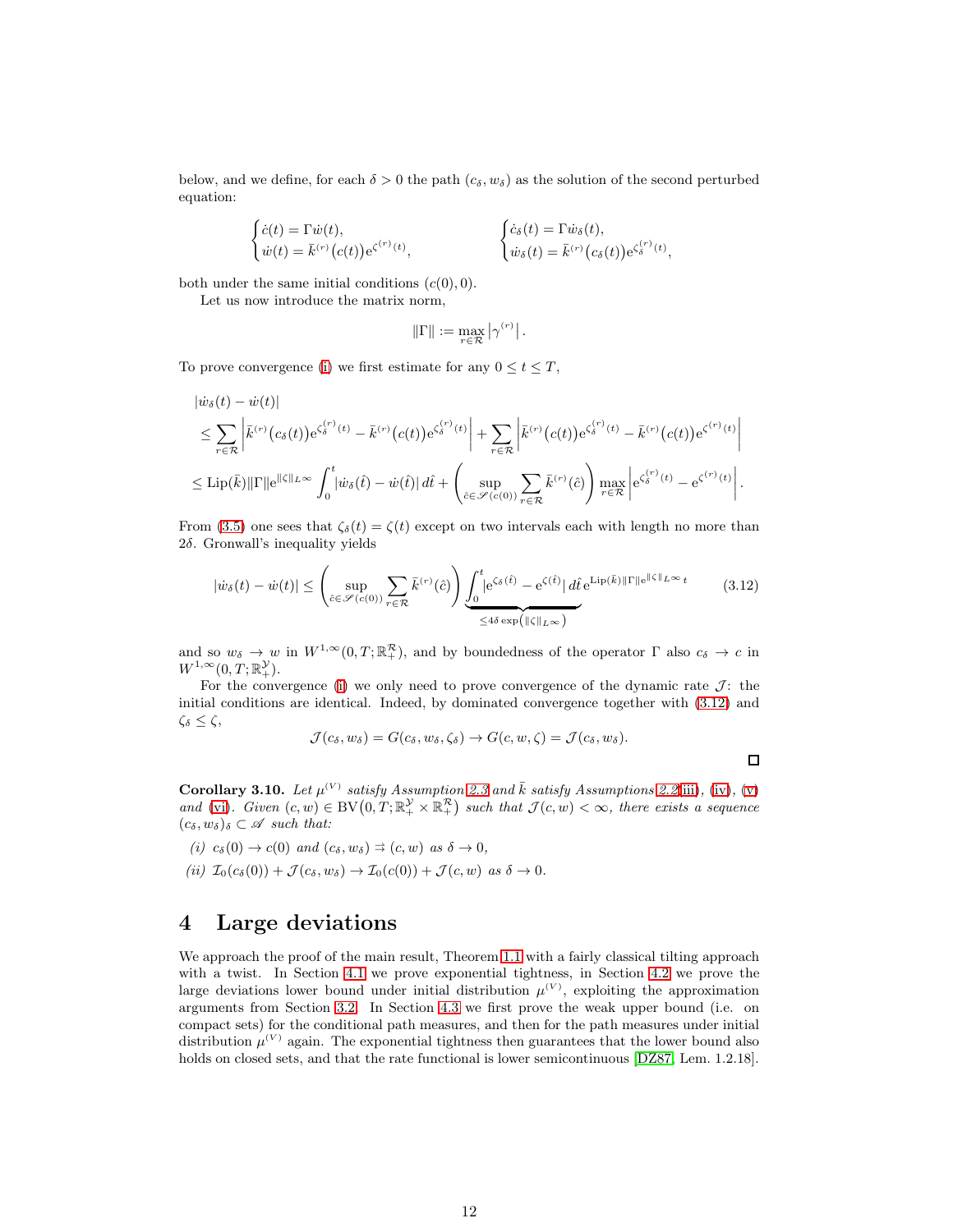#### <span id="page-12-0"></span>4.1 Exponential tightness

By a standard Chernoff argument, the balls

$$
\mathcal{B}_m^{\text{TV}} := \left\{ (c, w) \in \text{BV}(0, T; \mathbb{R}_+^{\mathcal{Y}} \times \mathbb{R}_+^{\mathcal{R}}) : \| (c, w) \|_{L^1} + \| (\dot{c}, \dot{w}) \|_{\text{TV}} \le m \right\}
$$
(4.1)

can be used for the exponential tightness. However, in order to control the initial condition in the large-deviations upper bound we work with the cones (for some initial condition  $\tilde{c}(0)$ ):

$$
\mathscr{C}_{m,\epsilon}:=\Big\{(c,w)\in \mathscr{B}^{\rm TV}_m: \big|\big(c(t),w(t)\big)-\big(\tilde{c}(0),0)\big)\big|\leq \epsilon+tm\quad t{\rm -a.e.}\Big\},
$$

**Lemma 4.1.** For any  $m, \epsilon > 0$  the cone  $\mathcal{C}_{m,\epsilon}$  is hybrid-compact.

*Proof.* The cone  $\mathcal{C}_{m,\epsilon}$  is contained in the total-variation ball  $\mathcal{B}_m^{\text{TV}}$  and is clearly  $L^1$ -bounded, so it is relatively compact as discussed in Section [2.1.](#page-2-0) We thus need to show that  $\mathscr{C}_{m,\epsilon}$  is hybrid closed. To that aim, take a hybrid-convergent net  $(c^{(\omega)}, w^{(\omega)})_{\omega} \subset \mathscr{C}_{m,\epsilon}$  with limit  $(c, w)$ . By the weak-\* lower semicontinuity of the TV-norm it follows that  $||(c, \dot{w})||_{TV} \leq m$ . Moreover, the pointwise bound implies that,

$$
\int_A \left( \left| (c^{(\omega)}(t), w^{(\omega)}(t)) - (\tilde{c}(0), 0) \right| - \epsilon - mt \right) dt \le 0 \qquad \forall \text{ measurable } A \subset (0, T),
$$

hence, after taking the limit in  $\omega$ ,

 $\cdot$ 

$$
\int_{A} \Big( \big| (c(t), w(t)) - (\tilde{c}(0), 0) \big| - \epsilon - mt \Big) dt \le 0 \qquad \forall \text{ measurable } A \subset (0, T),
$$

which is equivalent to the pointwise bound  $|(c(t), w(t)) - (\tilde{c}(0), 0)| \leq \epsilon + mt$  for the limit.  $\Box$ 

We first show exponential tightness for the conditional measures.

**Lemma 4.2** (Uniform Exponential tightness of conditional measures). Let  $\zeta \in C_c(0,T;\mathbb{R}^{\mathcal{R}})$ and assume  $\bar{k}^{(r)}$  is bounded on stoichiometric simplices (Assumption [2.2](#page-3-0)[\(iv\)](#page-3-3)). Fix any convergent sequence  $\frac{1}{V} \mathbb{N}_0^{\mathcal{R}} \ni \tilde{c}^{(V)}(0) \to \tilde{c}(0) \in \mathbb{R}_+^{\mathcal{R}}$  and let  $\tilde{\mathbb{P}}_{\zeta}^{(V)}$  be the law of the Markov process with generator  $\mathcal{Q}_{\zeta,t}^{(V)}$  and initial distribution  $\delta_{c^{(V)}(0)}$ . Then for any  $\epsilon$  and  $\eta > 0$  there exists an m (not depending on the choice  $\tilde{c}(0)$ ) such that

$$
\frac{1}{V} \log \tilde{\mathbb{P}}_{\zeta}^{(V)} \big(\mathscr{C}_{m,\epsilon}^{\mathsf{c}}\big) \leq -\eta.
$$

*Proof.* For a  $\delta > 0$  to be determined later, define the set (see Figure [2\)](#page-12-1):

$$
\Sigma_{\delta,\epsilon} := \Big\{ (c,w) \in \mathrm{BV}(0,T;\mathbb{R}^{\mathcal{Y}} \times \mathbb{R}^{\mathcal{R}}_+) : \big| (c(t),w(t)) - (\tilde{c}(0),0) \big| \leq \sigma_{\delta,\epsilon}(t) \quad t - \infty \Big\},\
$$
  

$$
\sigma_{\delta,\epsilon}(t) := \epsilon + \sum_{l=1}^{\lfloor T/\delta \rfloor} \frac{1}{2} \epsilon l \mathbb{1}_{[l\delta,(l+1)\delta)}(t).
$$

<span id="page-12-1"></span>Then  $\mathscr{C}_{\epsilon/(2\delta),\epsilon} \supset \Sigma_{\delta,\epsilon} \cap \mathscr{B}^{\text{TV}}_{\epsilon/(2\delta)}$  and so it suffices to prove that for any  $\eta > 0$  we can find



Figure 2: the function  $\sigma_{\delta,\epsilon}(t) \leq \epsilon + \frac{\epsilon}{2\delta}t$ .

 $m, \delta > 0$  such that

<span id="page-12-3"></span><span id="page-12-2"></span> $\limsup_{V \to \infty}$  $\frac{1}{n}\log \tilde{\mathbb{P}}^{(V)}(\Sigma_{\delta,\epsilon}^{\mathsf{c}}) \leq -\eta \quad \text{and}$ (4.2)

$$
\limsup_{V \to \infty} \frac{1}{n} \log \tilde{\mathbb{P}}^{(V)}(\mathcal{B}_m^{\text{TV}^c}) \le -\eta. \tag{4.3}
$$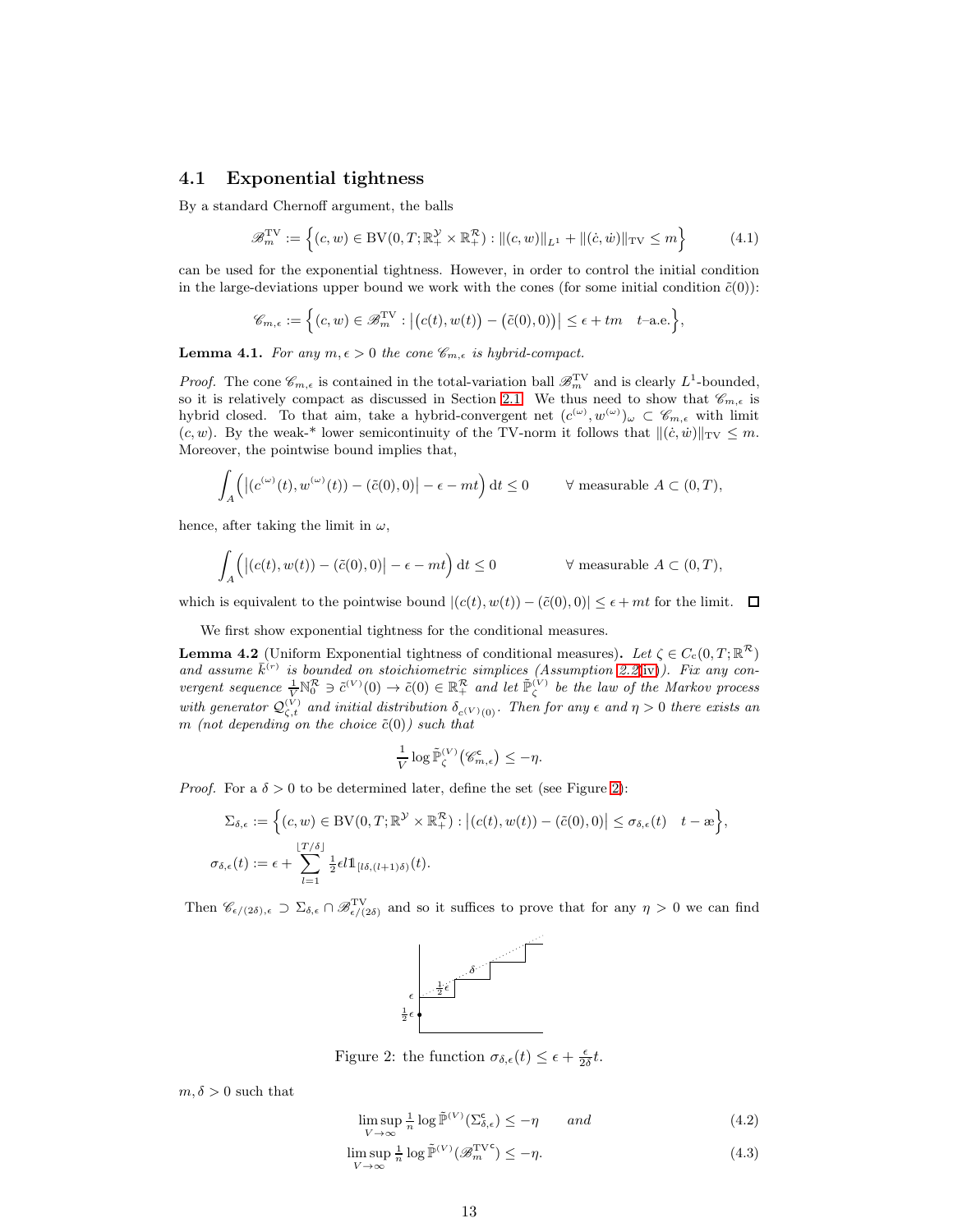Observe that by the convergence of the initial condition, for V sufficiently large and  $\tilde{\mathbb{P}}^{(V)}$ almost surely,

<span id="page-13-1"></span>
$$
|(c(0), w(0)) - (\tilde{c}(0), 0)| \le \frac{1}{2}\epsilon.
$$
 (4.4)

 $|(c(0), w(0)) - (\tilde{c}(0), 0)| \le \frac{1}{2}\epsilon.$  (4.4)<br>To prove [\(4.3\)](#page-12-2), observe that the Markov jump process  $\sum_{r \in \mathcal{R}} W^{(V,r)}(t)$  is bounded by a Poisson process  $\frac{1}{V}N_{V\lambda}(t)$  with  $\lambda := e^{\|\Gamma\| \|\zeta\|_{\infty}} \sup_{\mathscr{S}_{1/2\epsilon}(\tilde{c}(0))} \sum_{r \in \mathcal{R}} 1 + \bar{k}^{(r)} < \infty$  due to Assumptions [2.2](#page-3-0)[\(ii\)](#page-3-5) and [\(iv\)](#page-3-3). A standard Chernoff bound therefore yields

$$
\tilde{\mathbb{P}}^{(V)}(\mathscr{B}_{m}^{\text{TVc}}) = \tilde{\mathbb{P}}^{(V)}\left(\left\{\sum_{r \in \mathcal{R}} W^{(V,r)}(T) > m\right\}\right)
$$
\n
$$
\leq \text{Prob}\left(N_{V\lambda}(T) > Vm\right) \leq e^{V\lambda TV - nm} = e^{-V\eta},
$$

if we choose  $m := \lambda Te + \eta$ .

We now prove [\(4.2\)](#page-12-3). Because of [\(4.4\)](#page-13-1) we may assume that for any  $(c, w) \in \Sigma_{\delta, \epsilon}^{\mathsf{c}}$  there exists an interval  $(l\delta, (l+1)\delta)$  on which the process has jumped more than  $\frac{1}{2}\epsilon$ . Since the norm of each jump is bounded from below by  $\frac{1}{V}$  (the W-coordinate always jumps at least that length) we can estimate:

$$
\tilde{\mathbb{P}}^{(V)}(\Sigma_{\delta,\epsilon}^{\mathsf{c}}) \leq \tilde{\mathbb{P}}^{(V)}\left(\bigcup_{l=1}^{T/\delta} \left\{ \frac{1}{V} \sum_{r \in \mathcal{R}} VW^{(V,r)}((l+1)\delta) - VW^{(V,r)}(l\delta) > \frac{\epsilon}{2} \right\} \right)
$$
\n
$$
\leq \sum_{l=1}^{\lfloor T/\delta \rfloor} \left( \left\{ \frac{1}{V} \sum_{r \in \mathcal{R}} VW^{(V,r)}((l+1)\delta) - VW^{(V,r)}(l\delta) > \frac{\epsilon}{2} \right\} \right)
$$
\n
$$
\leq \frac{T}{\delta} \operatorname{Prob}\left(N_{V\lambda}(\delta) > \frac{V\epsilon}{2}\right)
$$
\n
$$
\leq \frac{T}{\delta} e^{-Vs(\epsilon/2|\lambda\delta)},
$$

where the latter is found by first applying a Chernoff bound to Prob  $(aN_{V\lambda}(\delta) > \frac{aV_{\epsilon}}{2})$  for arbitrary  $a > 0$  and then minimising over a. With the choice

$$
\delta := \frac{\epsilon}{2\lambda} \exp\big(-\frac{2\eta}{\epsilon} - 1\big),\,
$$

we find  $s(\epsilon/2|\lambda\delta) = \eta + \frac{\epsilon}{2}e^{-2\eta/\epsilon - 1} \geq \eta$  which proves [\(4.2\)](#page-12-3).

From [\[Big04,](#page-19-12) Prop. 6] we now immediately obtain exponential tightness under the initial distribution  $\mu^{(V)}$ :

<span id="page-13-2"></span>**Corollary 4.3** (Exponential tightness). Let  $\zeta \in C_c(0,T;\mathbb{R}^{\mathcal{R}})$ , assume  $\bar{k}^{(r)}$  is bounded on stoichiometric simplices (Assumption [2.2](#page-3-0)[\(iv\)](#page-3-3) and let  $\mu^{(V)}$  be exponentially tight (Assump-tion [2.3](#page-4-0)[\(iv\)](#page-4-3)). Then  $\mathbb{P}_{\zeta}^{(V)}$  (under initial distribution  $\mu^{(V)}$ ) is exponentially tight.

**Remark 4.4.** The results in this section apply in particular to the  $\mathbb{P}^{(V)} = \mathbb{P}_0^{(V)}$ .  $\Box$ 

### <span id="page-13-0"></span>4.2 Lower bound

**Proposition 4.5.** Let  $\mu^{(V)}$  satisfy Assumption [2.3](#page-4-0) and  $\overline{k}$  satisfy Assumptions [2.2.](#page-3-0) For any hybrid-open set  $\mathscr{O} \subset BV(0,T;\mathbb{R}^{\mathcal{Y}} \times \mathbb{R}^{\mathcal{R}})$ ,

$$
\liminf_{V \to \infty} \frac{1}{V} \log \mathbb{P}^{(V)}(\mathscr{O}) \ge - \inf_{(c,w) \in \mathscr{O}} \mathcal{I}_0(c(0)) + \mathcal{J}(c,w).
$$

*Proof.* Recall the definition of the set  $\mathscr A$  in [\(3.6\)](#page-8-7). Choose an arbitrary hybrid-open set  $\mathscr{O} \subset BV(0,T;\mathbb{R}^{\mathcal{Y}} \times \mathbb{R}^{\mathcal{R}})$ . From Lemma [4.6](#page-14-0) proven below, it follows that

$$
\liminf_{V \to \infty} \frac{1}{V} \log \mathbb{P}^{(V)}(\mathscr{O}) \ge - \inf_{(c,w) \in \mathscr{O} \cap \mathscr{A}} \mathcal{I}_0(c(0)) + \mathcal{J}(c,w).
$$

By Corollary [3.10](#page-11-2) it then follows that

$$
\inf_{(c,w)\in\mathscr{O}}\mathcal{I}_0(c(0))+\mathcal{J}(c,w)=\inf_{(c,w)\in\mathscr{O}\cap\mathscr{A}}\mathcal{I}_0(c(0))+\mathcal{J}(c,w).
$$

 $\Box$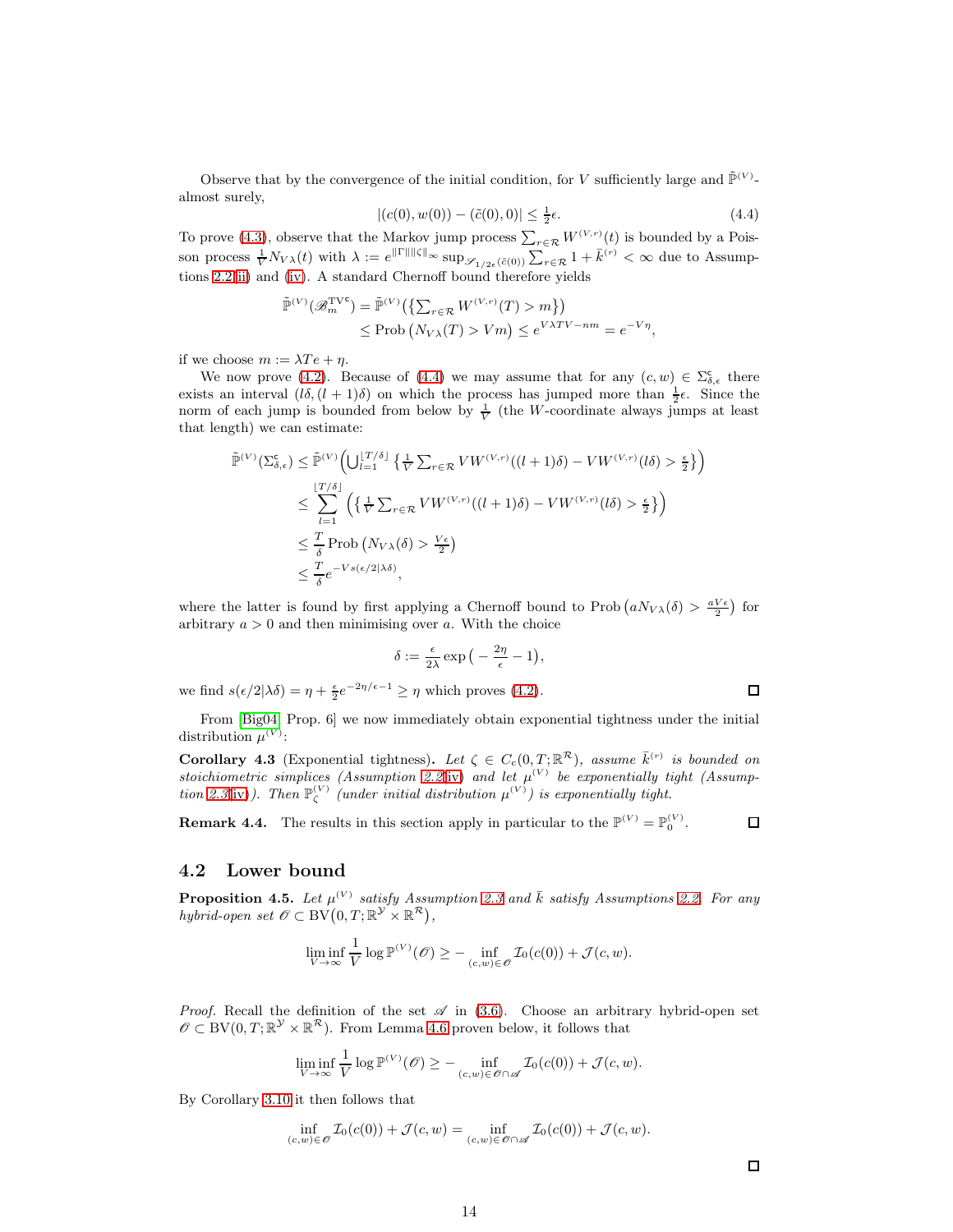For the lower bound it thus remains to prove the following:

Lemma 4.6. Let Assumption [2.2](#page-3-0) on the rates and Assumption [2.3](#page-4-0) on the initial distribution hold. Let  $\mathscr{O} \subset BV(0,T;\mathbb{R}^{\mathcal{Y}} \times \mathbb{R}^{\mathcal{R}})$  be any hybrid-open set, and  $\mathscr{A}$  be the set [\(3.6\)](#page-8-7). Then for any  $(c, w) \in \mathscr{O} \cap \mathscr{A}$ ,

<span id="page-14-0"></span>
$$
\liminf_{V \to \infty} \frac{1}{V} \log \mathbb{P}^{(V)}(\mathcal{O}) \ge -\mathcal{I}_0(c(0)) - \mathcal{J}(c, w). \tag{4.5}
$$

*Proof.* Take a pair  $(c, w) \in \mathcal{O} \cap \mathcal{A}$ , and let  $\zeta := \log w / \overline{k}(c) \in C_c^1(0, T; \mathbb{R}^{\mathcal{R}})$  and  $z \in \partial \mathcal{I}_0(c(0)),$ which is non-empty by Assumption [2.3.](#page-4-0) Without loss of generality we assume that  $\mathcal{I}_0(c(0))$  +  $\mathcal{J}(c, w) < \infty$ .

We also define a perturbed initial distribution on  $\mathbb{R}^{\mathcal{Y}}$  by setting:

$$
\mu_z^{(V)}\big(d\tilde{c}(0)\big) = e^{Vz \cdot \tilde{c}(0) - V\Lambda^{(V)}(z)} \mu^{(V)}\big(d\tilde{c}(0)\big), \quad \text{with} \quad \Lambda^{(V)}(z) := \frac{1}{V} \log \int e^{Vz \cdot \tilde{c}(0)} \mu^{(V)}\big(d\tilde{c}(0)\big).
$$

By Assumption [2.3,](#page-4-0) we can apply Varadhan's Lemma [\[DZ87,](#page-19-14) Th. 4.3.1], and so, combined with the assumption  $z \in \partial \mathcal{I}_0(c(0)),$ 

<span id="page-14-2"></span>
$$
\lim_{V \to \infty} \Lambda^{(V)}(z) = \sup_{\tilde{c}(0) \in \mathbb{R}_+^{\mathcal{Y}}} z \cdot \tilde{c}(0) - \mathcal{I}_0(\tilde{c}(0)) = z \cdot c(0) - \mathcal{I}_0(c(0)) =: \Lambda(z), \tag{4.6}
$$

Since we assumed that  $\mathcal{I}_0(c(0))$  is finite, it follows that (at least for sufficiently large V), the value  $\Lambda^{(V)}(z)$  is finite. Naturally  $e^{V\Lambda^{(V)}(z)}$  is simply a normalisation factor so that the perturbed  $\mu_z^{(V)}$  is a probability measure. We can now define the perturbed path measure

$$
\mathbb{P}^{(V)}_{\zeta,z}(\mathrm{d} w'\,\mathrm{d} c'):=\int \mathbb{P}^{(V)}_{\zeta}\big(\mathrm{d} w'\,\mathrm{d} c'\mid c'(0)=\tilde{c}(0)\big)\mu^{(V)}_z\big(d\tilde{c}(0)\big).
$$

The next step is to apply Theorem [A.3](#page-18-0) to see that

<span id="page-14-4"></span><span id="page-14-1"></span>
$$
\log \frac{d\mathbb{P}^{(V)}}{d\mathbb{P}^{(V)}_{\zeta,z}}(c',w') = -VG^{(V)}(c',w',\zeta) - Vz \cdot c'(0) + V\Lambda^{(V)}(z). \tag{4.7}
$$

When checking the applicability of the results from the appendix one may take  $K_{(c',w')}$  $\mathscr{S}(c')\times\mathbb{R}^{\mathcal{R}}_+$ . To establish Assumption [A.3](#page-17-0) one observes that  $\sup_{t\in(0,T)}|c'(t),w'(t)|$  is bounded by  $|c'(0)|$  plus a constant times the number of jumps up to time T, and that under  $\mathbb{P}^{(V)}$ the number of jumps is stochastically dominated by a Poisson random variable with finite expectation due to Assumption [2.2](#page-3-0) parts [\(ii\)](#page-3-5) $\&$ [\(iv\)](#page-3-3).

We now apply a standard tilting argument with respect to this measure. We first introduce the sets, for some arbitrary small  $\epsilon > 0$  (recall that  $(c, w)$  is already fixed),

$$
\mathcal{G}_{\epsilon}^{\zeta} = \mathcal{G}_{\epsilon}^{\zeta}[c, w] := \left\{ (c', w') \in BV\left(0, T; \mathbb{R}^{\mathcal{Y}} \times \mathbb{R}^{\mathcal{R}}\right) : \left|G(c', w', \zeta) - G(c, w, \zeta)\right| < \epsilon \right\}, \quad \text{and} \tag{4.8}
$$

<span id="page-14-3"></span>
$$
\mathcal{B}_{\epsilon} = \mathcal{B}_{\epsilon}[c(0)] := \left\{ c'(0) \in \mathbb{R}_+^{\mathcal{Y}} : |c'(0) - c(0)| < \epsilon \right\},\tag{4.9}
$$

and let  $\pi_0[c'] := c'(0)$ . Although  $\mathcal{G}_{\epsilon}^{\zeta}$  is not restricted to the positive cone, the probabilities are of course concentrated on non-negative concentrations and fluxes. Using [\(4.7\)](#page-14-1)

$$
\frac{1}{V} \log \mathbb{P}^{(V)}(\mathcal{O}) \ge \inf_{\substack{(c',w') \in \\ \mathcal{O} \cap \mathcal{G}^{\zeta}_{\epsilon} \cap \pi_{0}^{-1}[\mathcal{B}_{\epsilon}]} } \left[ -z \cdot c'(0) + \Lambda^{(V)}(z) - G^{(V)}(c',w',\zeta) \right] + \frac{1}{V} \log \mathbb{P}^{(V)}_{\zeta,z}(\mathcal{O} \cap \mathcal{G}^{\zeta}_{\epsilon}),
$$
\n(4.10)

where

$$
G^{(V)}(c', w', \zeta) := \int_0^T \left[ \zeta(t) \cdot \dot{w}'(\mathrm{d}t) - \sum_{r \in \mathcal{R}} \frac{1}{V} k^{(V,r)} \left( c'(t) \right) \left( e^{\zeta^{(r)}}(t) - 1 \right) \right] \mathrm{d}t,\tag{4.11}
$$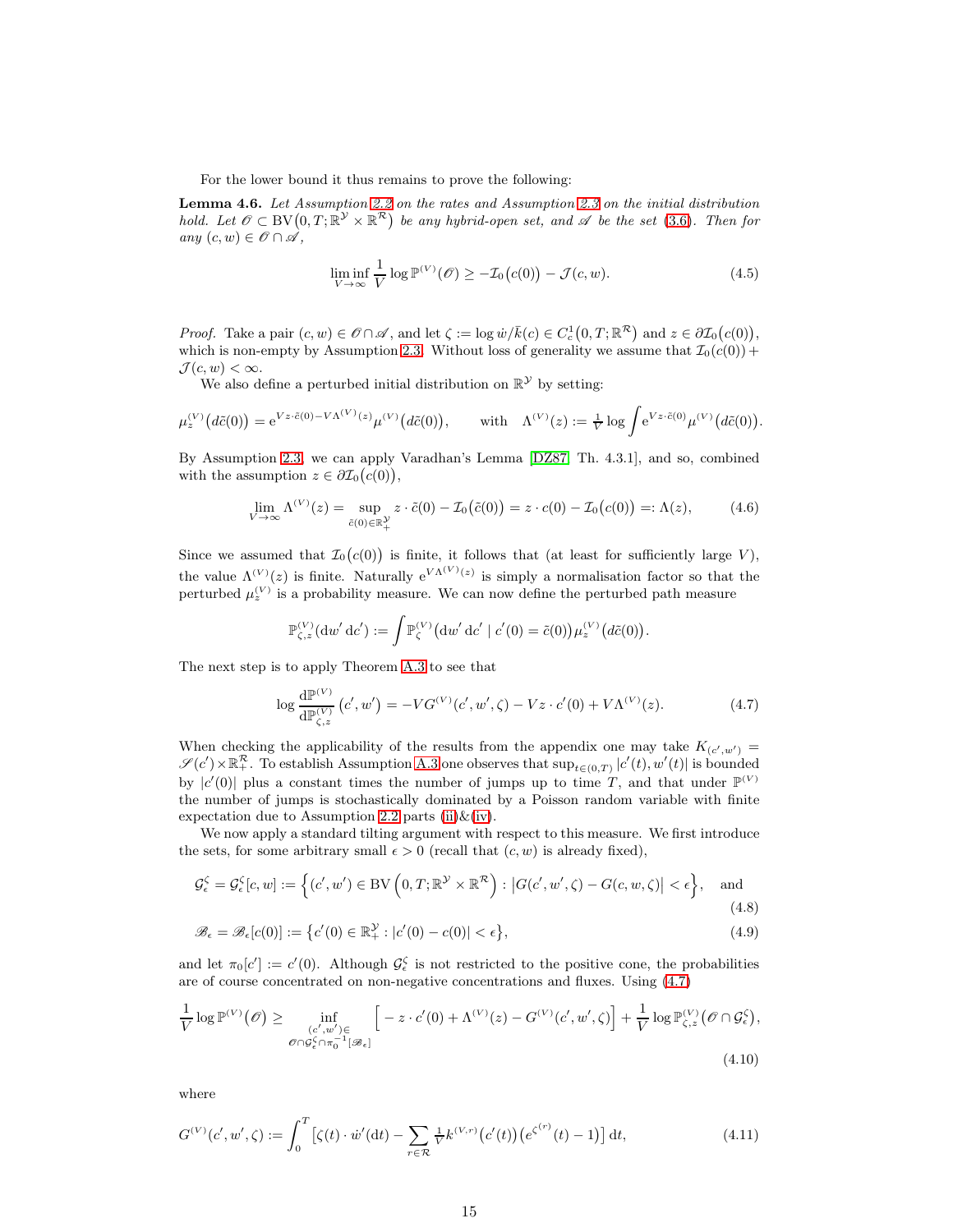The first term is bounded by  $-z \cdot \tilde{c}(0) \geq -z \cdot c(0) - \epsilon$  by definition of  $\mathscr{B}_{\epsilon}$ ; for the second term we use  $(4.6)$  so that

<span id="page-15-2"></span>
$$
\left|\Lambda^{(V)}(z) - \Lambda(z)\right| < \epsilon. \tag{4.12}
$$

for  $V$  sufficiently large. For the third term we estimate,

$$
\begin{split} \left| G^{(V)}(c', w', \zeta) - G(c, w, \zeta) \right| &\leq \\ \sup_{(c', w') \in \pi_0^{-1}[\mathscr{B}_{\epsilon}]} \left| G^{(V)}(c', w', \zeta) - G(c', w', \zeta) \right| + \sup_{(c', w') \in \mathcal{G}_{\epsilon}^{\zeta}} \left| G(c', w', \zeta) - G(c, w, \zeta) \right| \\ &\leq T(e^{\|\zeta\|_{L^{\infty}}} + 1) \sup_{c' \in \mathscr{S}_{\epsilon}(c(0))} \sum_{r \in \mathcal{R}} \left| \frac{1}{V} k^{(V, r)}(c') - \bar{k}^{(r)}(c') \right| + \epsilon \\ &\leq const \epsilon, \quad (4.13) \end{split}
$$

for sufficiently large V because of Assumption [2.2\(](#page-3-0)[ii\)](#page-3-5). For the last term in  $(4.10)$  we use Proposition [2.4](#page-5-2) together with the Portemanteau Theorem:

$$
\liminf_{V \to \infty} \mathbb{P}^{(V)}_{\zeta,z}(\mathscr{O} \cap \mathcal{G}^{\zeta}_{\epsilon} \cap \pi_0^{-1}[\mathscr{B}_{\epsilon}]) \geq \liminf_{V \to \infty} \mathbb{P}^{(V)}_{\zeta,z}(\mathscr{O} \cap \mathcal{G}^{\zeta}_{\epsilon}) - \limsup_{V \to \infty} \mathbb{P}^{(V)}_{\zeta,z}(\pi_0^{-1}[\mathscr{B}_{\epsilon}]^{\epsilon})
$$
\n
$$
= \liminf_{V \to \infty} \mathbb{P}^{(V)}_{\zeta,z}(\mathscr{O} \cap \mathcal{G}^{\zeta}_{\epsilon}) - \limsup_{V \to \infty} \mu_z^{(V)}(\mathscr{B}^{\epsilon}_{\epsilon}) \geq 1,
$$

which is valid since  $\mathscr{O} \cap \mathcal{G}_{\epsilon}^{\zeta}$  is hybrid-open by the continuity of  $(c, w) \mapsto G(c, w, \zeta)$  (recall  $\zeta \in C_c^1(0,T;\mathbb{R}^{\mathcal{R}})$ , and  $\mathscr{B}_{\epsilon}^{\mathsf{c}}$  is closed in  $\mathbb{R}^{\mathcal{Y}}$ .

Putting all these estimates and convergence results together we find from [\(4.10\)](#page-14-3) that

$$
\liminf_{V \to \infty} \frac{1}{V} \log \mathbb{P}^{(V)}(\mathcal{O}) \geq -z \cdot c(0) + \Lambda^{(V)}(z) - G(c, w, \zeta) - const \epsilon = -\mathcal{I}_0(c(0)) - \mathcal{J}(c, w) - const \epsilon,
$$

as  $\zeta$  and z were chosen to make the final equality true, assuming convexity of  $\mathcal{I}_0$ . This proves the claim since  $\epsilon$  was arbitrary. the claim since  $\epsilon$  was arbitrary.

#### <span id="page-15-1"></span>4.3 Upper bound

For the upper bound we work first with a deterministic initial condition and then an argument of Biggins' [\[Big04\]](#page-19-12) to deduce the upper bound for the 'mixture'.

<span id="page-15-0"></span>**Lemma 4.7.** Let  $\bar{k}$  satisfy Assumptions [2.2](#page-3-0)[\(iii\)](#page-3-6),[\(ii\)](#page-3-5),[\(iv\)](#page-3-3), and fix any convergent sequence  $\tilde{c}^{(V)}(0) \to \tilde{c}(0)$  in  $\mathbb{R}^{\mathcal{Y}}_+$ . Let  $\tilde{\mathbb{P}}^{(V)}$  be the law of the Markov process with deterministic initial condition  $\tilde{c}^{(V)}(0)$  and the dynamics given by [\(1.2\)](#page-1-1). Then for any hybrid-compact set  $\mathcal{K} \subset$  $\mathrm{BV}\bigl(0,T;\mathbb{R}^\mathcal{Y}\times\mathbb{R}^\mathcal{R}\bigr),$ 

$$
\limsup_{V \to \infty} \frac{1}{V} \log \tilde{\mathbb{P}}^{(V)}(\mathcal{K}) \leq - \inf_{\substack{(c,w) \in \mathcal{K} \\ c(0) = \tilde{c}(0)}} \mathcal{J}(c, w).
$$

Proof. We use an adaptation of the usual covering technique as in the proof of the Gärtner-Ellis Theorem [\[DZ87,](#page-19-14) Th. 4.5.3]. Fix a convergent sequence  $\tilde{c}^{(V)}(0) \to \tilde{c}(0)$  in  $\mathbb{R}^{\mathcal{Y}}_{+}$ , a hybridcompact set  $\mathscr{K} \subset BV(0,T;\mathbb{R}^{\mathcal{Y}} \times \mathbb{R}^{\mathcal{R}})$ , and arbitrary  $\epsilon > 0$ .

To control the initial condition, we use the compact cones  $\mathscr{C}_{m,\epsilon}$  from the exponential tight-ness, Proposition [4.3.](#page-13-2) In this proof we will take  $m > 0$  such that  $\limsup_{V \to \infty} \frac{1}{V} \log \tilde{\mathbb{P}}^{(V)}(\mathscr{C}_{m,\epsilon}^{\mathsf{c}})$  $-1/\epsilon$ . Note that for V sufficiently large,  $\tilde{c}^{(V)}(0) \in \mathscr{B}_{\epsilon}[\tilde{c}(0)] = \pi_0 \mathscr{C}_{m,\epsilon}$ 

By Proposition [3.5](#page-6-2) we can find, for any  $(c, w) \in BV(0, T; \mathbb{R}^{\mathcal{Y}} \times \mathbb{R}^{\mathcal{R}})$  and  $\epsilon > 0$ , a  $\zeta[c, w] \in$  $C_c^1(0,T;\mathbb{R}^{\mathcal{R}})$  such that  $G(c,w,\zeta[c,w]) \geq \mathcal{J}(c,w) - \epsilon$ . Then the sets  $\mathcal{G}_{\epsilon}^{\zeta}[c,w]$  from [\(4.8\)](#page-14-4) form an open covering  $\bigcup_{(c,w)\in\mathscr{K}}\mathcal{G}_{\epsilon}^{\zeta[c,w]}(c,w)\supset\mathscr{K}\cap\mathscr{C}_{m,\epsilon}$ , and hence there exists a finite subset  $(c^{(n)}, w^{(n)})_{n=1,\ldots,N} \subset \mathscr{K}$  such that  $\bigcup_{n=1,\ldots,N} \mathcal{G}_{\epsilon}^{\zeta[c^{(n)}, w^{(n)}]}(c^{(n)}, w^{(n)}) \supset \mathscr{K} \cap \mathscr{C}_{m,\epsilon}$ .

Let  $\tilde{\mathbb{P}}_{\zeta}^{(V)}$  be the law of the Markov process with deterministic initial condition  $\tilde{c}^{(V)}(0)$ and the dynamics given by the perturbed generator [\(2.3\)](#page-4-1) For each  $n = 1, \ldots, N$  we find for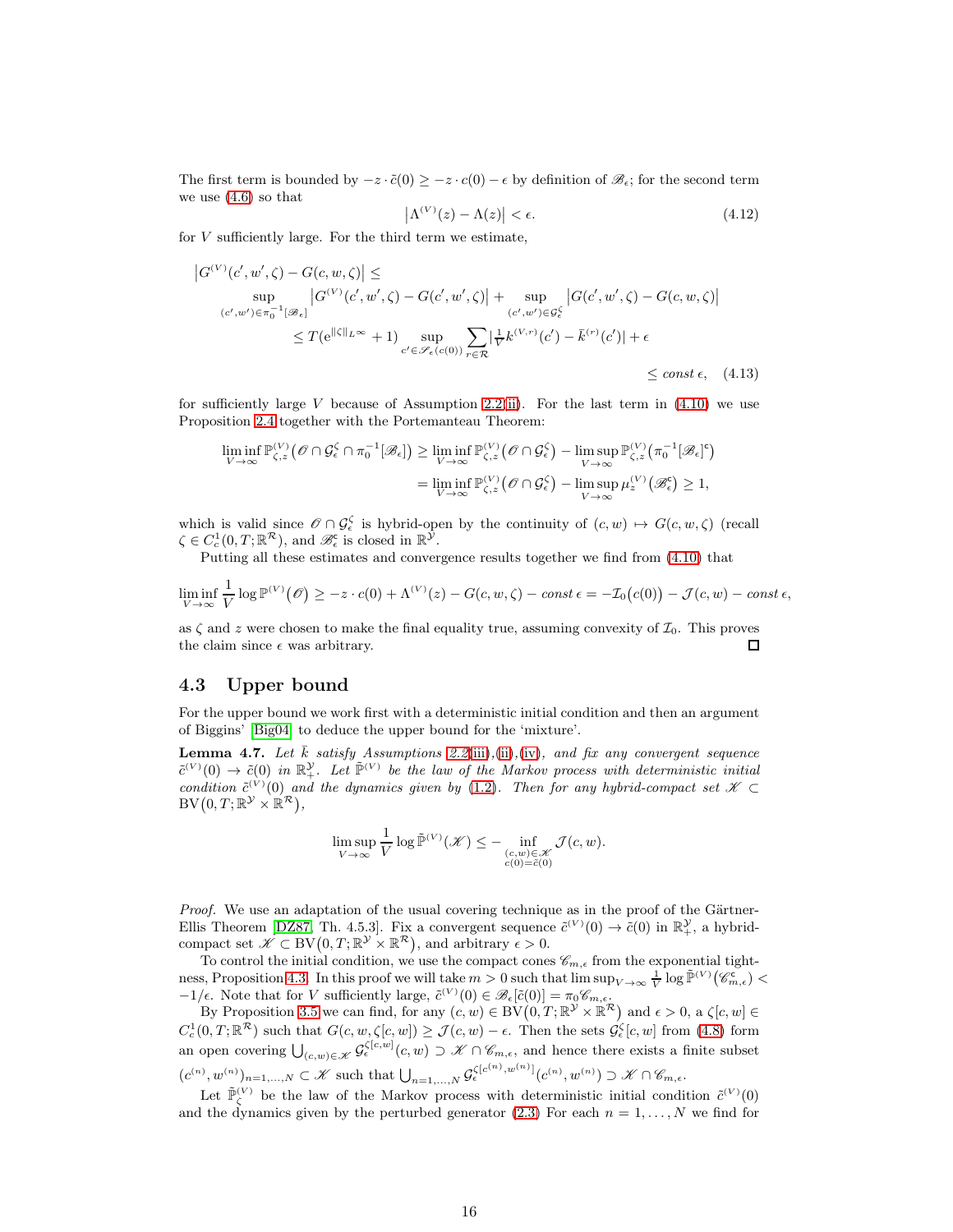sufficiently large  $V$  (here we only intersect with the initial balls in order to employ  $(4.13)$  in the end of this calculation),

$$
\frac{1}{V} \log \tilde{\mathbb{P}}^{(V)} \left( \mathcal{G}_{\epsilon}^{\zeta[c^{(n)},w^{(n)}]}(c^{(n)},w^{(n)}) \right) = \frac{1}{V} \log \tilde{\mathbb{P}}^{(V)} \left( \mathcal{G}_{\epsilon}^{\zeta[c^{(n)},w^{(n)}]}(c^{(n)},w^{(n)}) \cap \pi_{0}^{-1} \mathcal{B}_{\epsilon}[\tilde{c}(0)] \right)
$$
\n
$$
\leq \sup_{(c,w) \in \mathcal{G}_{\epsilon}^{\zeta[c^{(n)},w^{(n)}]}(c^{(n)},w^{(n)}) \cap \pi_{0}^{-1} \mathcal{B}_{\epsilon}[\tilde{c}(0)]} \frac{d\tilde{\mathbb{P}}^{(V)}}{d\tilde{\mathbb{P}}^{(V)}(c^{(n)},w^{(n)})} (c,w) + \frac{1}{V} \log \tilde{\mathbb{P}}^{(V)}_{\zeta[c^{(n)},w^{(n)}]} \left( \mathcal{G}_{\epsilon}^{\zeta[c^{(n)},w^{(n)}]}(c^{(n)},w^{(n)}) \right)
$$
\n
$$
+ \frac{1}{V} \log \tilde{\mathbb{P}}^{(V)}_{\zeta[c^{(n)},w^{(n)}]} \left( \mathcal{G}_{\epsilon}^{\zeta[c^{(n)},w^{(n)}]}(c^{(n)},w^{(n)}) \right)
$$
\n
$$
\leq 0
$$
\n
$$
\leq \sup_{(c,w) \in \mathcal{G}_{\epsilon}^{\zeta[c^{(n)},w^{(n)}]}(c^{(n)},w^{(n)}) \cap \pi_{0}^{-1} \mathcal{B}_{\epsilon}[\tilde{c}(0)]} - G^{(V)}(c,w,\zeta[c^{(n)},w^{(n)}])
$$

(4.13)  
\n
$$
\leq \sup_{(c,w)\in\mathcal{G}_{\epsilon}^{\zeta[c^{(n)},w^{(n)}]}(c^{(n)},w^{(n)})} - G(c,w,\zeta[c^{(n)},w^{(n)}]) + const \epsilon
$$
\n
$$
\leq -G(c^{(n)},w^{(n)},\zeta[c^{(n)},w^{(n)}]) + const \epsilon.
$$

Because of the finiteness of the covering we can now use the Laplace Principle:

$$
\limsup_{V \to \infty} \frac{1}{V} \log \tilde{\mathbb{P}}^{(V)}(\mathscr{K}) \leq \limsup_{V \to \infty} \frac{1}{V} \log \left( \tilde{\mathbb{P}}^{(V)}(\mathscr{K} \cap \mathscr{C}_{m,\epsilon}) + \tilde{\mathbb{P}}^{(V)}(\mathscr{C}_{m,\epsilon}^{\epsilon}) \right)
$$
\n
$$
\leq \max_{n=1,...,N} \limsup_{V \to \infty} \frac{1}{V} \log \tilde{\mathbb{P}}^{(V)}(\mathcal{G}_{\epsilon}^{\zeta[c^{(n)},w^{(n)}])} \vee -\frac{1}{\epsilon}
$$
\n
$$
\leq \max_{n=1,...,N} \left( -G(c^{(n)}, w^{(n)}, \zeta[c^{(n)}, w^{(n)}]) + const \epsilon \right) \vee -\frac{1}{\epsilon}
$$
\n
$$
\leq \max_{n=1,...,N} \left( -\mathcal{J}(c^{(n)}, w^{(n)}) + const \epsilon \right) \vee -\frac{1}{\epsilon}
$$
\n
$$
\leq \left( -\inf_{(c,w) \in \mathscr{K} \cap \mathscr{C}_{m,\epsilon}} \mathcal{J}(c, w) + const \epsilon \right) \vee -\frac{1}{\epsilon}
$$
\n
$$
\leq \left( -\inf_{(c,w) \in \mathscr{K} \cap \mathscr{C}_{m,\epsilon}} \mathcal{J}(c, w) + const \epsilon \right) \vee -\frac{1}{\epsilon}.
$$

This proves the claim as  $\epsilon$  was chosen arbitrarily.

 $\Box$ 

We can now deduce the large-deviations upper bound for the mixture:

Corollary 4.8. Let  $\mu^{(V)}$  satisfy Assumption [2.3](#page-4-0) and  $\bar{k}$  satisfy Assumptions [2.2.](#page-3-0) For any hybrid-compact set  $\mathscr{K} \subset BV(0,T;\mathbb{R}^{\mathcal{Y}} \times \mathbb{R}^{\mathcal{R}})$ ,

$$
\liminf_{V \to \infty} \frac{1}{V} \log \mathbb{P}^{(V)}(\mathcal{K}) \geq - \inf_{(c,w) \in \mathcal{K}} \mathcal{I}_0(c(0)) + \mathcal{J}(c,w).
$$

Proof. By Assumption [2.3](#page-4-0) and Lemma [4.7](#page-15-0) one can apply [\[Big04,](#page-19-12) Lemma 12] noting that the proof in [\[Big04\]](#page-19-12) only uses the upper bound proved in Lemma [4.7](#page-15-0) not a full LDP.  $\Box$ 

# A A change-of-measure result for linear test functionals on jump processes

Changes of measure are central to the proof of the large deviations principle presented in this work. This appendix arose out of the need to clarify under exactly what technical conditions [\[KL99,](#page-20-17) Appendix 1, Prop. 7.3] could be adapted to the setting of the present work, in particular so that functions of the form  $x \mapsto \zeta \cdot x$  could be used since these are not bounded functions (although they are bounded linear operators). This boundedness restriction is avoided in [\[PR02\]](#page-20-18), but functions used in the change of measure are no longer time dependent and the conditions are less explicit. Here the aim is to include unbounded, time dependent functions in the change of measure formula, but to give relatively explicit,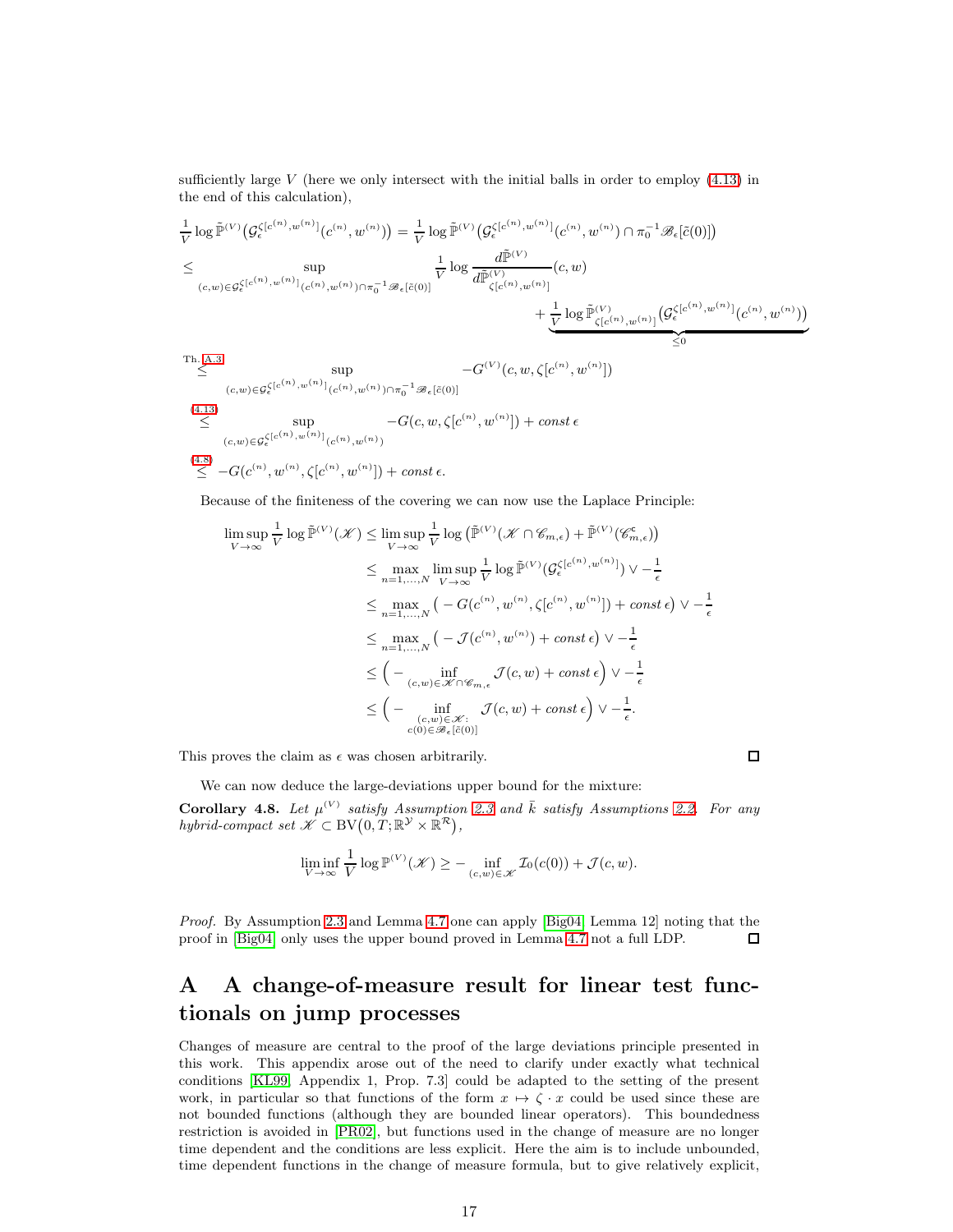sufficient conditions that can easily be checked using the model assumptions from the main part of the paper. In this endeavour the results are restricted to pure jump processes.

Let X be a Banach space,  $T \in (0, \infty]$  and  $(\Omega, \mathcal{F}, (\mathcal{F}_t)_{t \in [0, T)})$  be a filtered probability space with canonical random variable  $X : \Omega \to \Omega$ , where

- $\Omega$  is a subset of the càdlàg functions  $[0, T] \to \mathcal{X}$ , with the convention  $f(T) := f(T)$  if  $T < \infty$ ,
- F is the Borel  $\sigma$ -algebra generated by a separable topology on  $\Omega$  and equal to the σ-algebra generated by the time evaluation functions  $X \mapsto X(t)$ .

Note that  $T = \infty$  is allowed for now. The application in this paper is to the case  $\Omega =$  $BV(0, T, \mathbb{R}^{\mathcal{Y}} \times \mathbb{R}^{\mathcal{R}})$  with the hybrid topology, but this is not a necessary assumption.

We define the jump process through a given family of jump kernels  $(\alpha_t(x, \cdot)_{t\in[0,T),x\in\mathcal{X}})$ where  $\alpha_t(x, A)$  is the instantaneous jump rate at time t from  $x \in \mathcal{X}$  into a measurable set  $A \subset \mathcal{X}$ , together with a given initial distribution  $\mu$ . Let  $\mathbb{P}$  be the law of this process, a probability measure on  $(\Omega, \mathcal{F})$  and  $\mathbb E$  the associated expectation operator.

We now define a class of test functions for which the associated propagators (a twoparamater semigroup of linear operators) are well-defined. To construct this set we will assume that there exists a family of measurable (not necessarily compact or bounded) subsets  $(K_x)_x$  of X such that for all  $x \in \mathcal{X}$ :

- $x \in K_x$  and  $\bigcup_{y \in K_x} K_y = K_x$ ,
- $\int_0^T \sup_{y \in K_x} \alpha_t(y, \mathcal{X}) dt < \infty$ ,
- $\sup_{t \in [0,T)} \sup_{y \in K_x} \alpha_t(y, \mathcal{X} \setminus K_x) = 0.$

This expresses the idea that the process started from x can never explode nor leave  $K_x$ . Then the propagators  $(P_{s,t}f)(x) := \mathbb{E}[f(X(t))|X(s) = x]$  preserve the set

$$
B_{\mathrm{K}}(\mathcal{X}):=\left\{f:\mathcal{X}\rightarrow\mathbb{R} \text{ measurable, such that } \forall x\in\mathcal{X}\sup_{y\in K_{x}}|f(y)|<\infty\right\},\
$$

and satisfy  $\frac{d}{ds}(P_{s,t}f)(x) = -(\mathcal{Q}_s P_{s,t}f)(x)$  with (time-dependent) generator

<span id="page-17-2"></span><span id="page-17-0"></span>
$$
(\mathcal{Q}_t f)(x) := \int_X [f(y) - f(x)] \alpha_t(x, dy).
$$

We now make three additional assumptions under which the change-of-measure formula holds.

- there is a  $\gamma > 0$  such that  $|y x| \leq \gamma$  for all  $x \in \mathcal{X}, t \in (0, T)$ , and  $\alpha_t(x, \cdot)$ -æ y, (A.1)
- <span id="page-17-1"></span>•  $\lim_{n\to\infty} \mathbb{P}(\tau_n < t) = 0$  for all  $t \in (0,T), n \in \mathbb{N}$ , where  $\tau_n := \inf \{t : \alpha_t(X(t), \mathcal{X}) \geq n\},$ (A.2)
- $\mathbb{E}\left[Z^{\beta}(t)\right] < \infty$  for all  $t \in (0, T), \beta > 0$ , where (A.3)

$$
Z^{\beta}(t) := \exp(\beta |X(0)|) + \exp(\beta |X(t)|)
$$
  
+ 
$$
\int_0^t \exp(\beta |X(s)|) \beta |X(s)| ds + \int_0^t \exp(\beta |X(s)|) \beta \alpha_s(X(s), \mathcal{X}) ds.
$$

The next result is a variation on [\[KL99,](#page-20-17) Appendix 1, Lem. 5.1]:

<span id="page-17-3"></span>**Proposition A.1.** Let  $f : [0, T) \times \mathcal{X} \to \mathbb{R}$  be bounded, absolutely continuous in t and measurable in x, with measurable, uniformly bounded derivative  $\partial_t f(t, x)$ . Then under Assumptions  $(A.2) \& (A.1)$  $(A.2) \& (A.1)$  $(A.2) \& (A.1)$ ,

$$
M^{f}(t) := f(t, X(t)) - f(0, X(0)) - \int_{0}^{t} ((\partial_{s} + \mathcal{Q}_{s}) f)(s, X(s)) ds
$$

is a Martingale in the filtration  $(\mathcal{F}_t)_{t\geq 0}$  generated by  $X(t)$ .

*Proof.* In the case that f does not depend on time and  $\sup_{t,x} \alpha_t(x, \mathcal{X}) < \infty$  the result fol-lows from [\[EK86,](#page-19-17) Ch. 4 Sect. 7]. The additional term  $\partial_s$  is added for time-dependent test functions due to a chain rule. By approximating by the process stopped at  $\tau_n$  and using Assumptions  $(A.2)$ & $(A.3)$  one can remove the boundedness assumption on  $\alpha$ .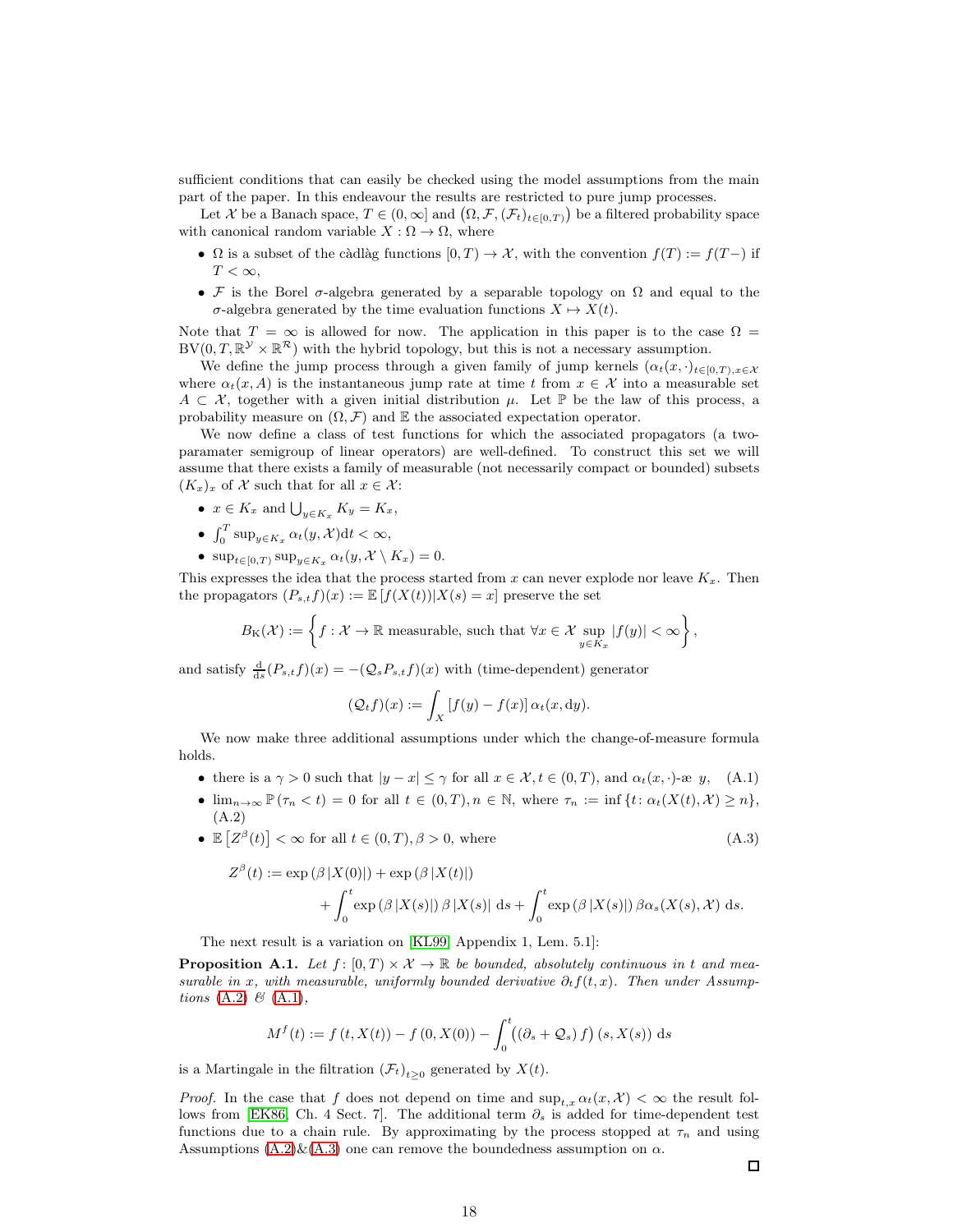<span id="page-18-1"></span>**Lemma A.2.** Under Assumptions [\(A.1\)](#page-17-2), [\(A.2\)](#page-17-1)  $\mathcal{B}$  [\(A.3\)](#page-17-0), the conclusion of Proposition [A.1](#page-17-3) is valid when  $f(t,x) = \zeta(t) \cdot x$  and when  $f(t,x) = e^{\zeta(t)\cdot x}$ , in both cases for  $\zeta \in C_{\mathrm{b}}^{1}([0,T); \mathcal{X}^{*})$ where  $\mathcal{X}^*$  is the Banach dual of  $\mathcal{X}$ .

*Proof.* The exponential case is proved here; the linear case is similar. Let  $\theta_n \in C^{\infty}(\mathbb{R})$  be such that  $\theta_n(y) = y$  for  $y \le n$ ,  $\theta_n \le n + 1$  and  $0 \le \theta'_n \le 1$ . Take an arbitrary  $\zeta \in C_b^1([0, \infty); \mathcal{X}^*)$ and set  $f_n(t, x) = \exp(\theta_n(\zeta(t) \cdot x))$  so that Proposition [A.1](#page-17-3) can be applied to  $M^{f_n}(t)$ .

It follows from the definitions that for all  $t$  and  $x$ ,

 $\lim_{n} f_n(t,x) = f(t,x)$  and  $\lim_{n} \partial_t f_n(t,x) = \partial_t f(t,x)$ .

Because of Assumption [\(A.1\)](#page-17-2)  $\mathcal{Q}_t f$  is well defined and one can prove by dominated convergence that  $\lim_{n} (Q_t f_n)(t, x) = (Q_t f)(t, x)$  for all t, x. Preparatory to further applications of dominated convergence we estimate

$$
f_n(t, x) \le \exp\left(\left\|\zeta\right\|_{\infty} |x|\right),
$$
  

$$
|\partial_t f_n(t, x)| \le \exp\left(\left\|\zeta\right\|_{\infty} |x|\right) \left\|\dot{\zeta}\right\|_{\infty} |x|, \text{ and}
$$
  

$$
|(\mathcal{Q}_t f_n)(t, x)| \le \exp\left(\left\|\zeta\right\|_{\infty} |x|\right) \left(\exp\left(\left\|\zeta\right\|_{\infty} \gamma\right) + 1\right) \alpha_t(x, \mathcal{X}).
$$

With these estimates and Assumption [\(A.3\)](#page-17-0) one checks  $\lim_n M^{f_n}(t) = M^f(t)$  almost surely. Again using Assumption [\(A.3\)](#page-17-0) one can find a  $\beta > 0$  such that  $|M^{f_n}(t)| \leq Z^{\beta}(t)$  almost surely. By the conditional expectation form of the dominated convergence theorem, for  $s < t$ ,

$$
M^f(s) = \lim_n M^{f_n}(s) = \lim_n \mathbb{E}[M^{f_n}(t)|\mathcal{F}_s] = \mathbb{E}[\lim_n M^{f_n}(t)|\mathcal{F}_s] = \mathbb{E}[M^f(t)|\mathcal{F}_s].
$$

Finally, for the exponential change of measure we will need a bounded time interval. **Theorem A.3.** Let  $T < \infty$ ,  $\zeta \in C_b^1(0,T;\mathbb{R}^{\mathcal{R}})$ , and let Assumptions [\(A.1\)](#page-17-2), [\(A.2\)](#page-17-1) and [\(A.3\)](#page-17-0) all hold. Suppose  $\mathbb{P}_{\zeta}$  is the law of some process with paths in  $\Omega$  and having initial distribution  $\mu$ . Under  $\mathbb{P}_{\zeta}$ , X is a Markov process with generator

$$
(\mathcal{Q}_{\zeta,t}f)(x) = \int_{\mathcal{X}} [f(y) - f(x)] e^{\zeta(t) \cdot y - \zeta(t) \cdot x} \alpha_t(x, dy)
$$

if and only if

<span id="page-18-0"></span>
$$
\log \frac{d\mathbb{P}_{\zeta}}{d\mathbb{P}}(X) = \zeta(T) \cdot X(T) - \zeta(0) \cdot X(0) - \int_0^T e^{-\zeta(t) \cdot X(t)} \left(\partial_t + \mathcal{Q}_t\right) e^{\zeta(t) \cdot X(t)} \mathrm{d}t. \tag{A.4}
$$

*Proof.* We only need to show the direction " $\leftarrow$ "; the converse then follows immediately from the uniqueness of the generator. To this end define  $\hat{\mathbb{P}}_{\zeta}$  by [\(A.4\)](#page-18-0) and let the associated expectation operator be  $\widehat{\mathbb{E}}_{\zeta}$ . We sketch a number of steps, similar to [\[KL99,](#page-20-17) Appendix 1, Sect. 7] and [\[PR02\]](#page-20-18), by which it is shown that under  $\mathbb{P}_{\zeta} X$  is Markov with generator  $\mathcal{Q}_{\zeta,t}$ .

1. Define for  $t \in (0, T)$ , the process

$$
E(t) := \exp\bigg(\zeta(t) \cdot X(t) - \zeta(0) \cdot X(0) - \int_0^t e^{-\zeta(s) \cdot X(s)} (\partial_s + \mathcal{Q}_s) e^{\zeta(s) \cdot X(s)} ds\bigg)
$$

and recall  $E(T) = \lim_{t \nearrow T} E(t)$ . By Lemma [A.2](#page-18-1) above,  $E(t)$  is a strictly positive, meanone P-Martingale. One then shows that  $\frac{d\hat{P}_{\zeta}}{dP}\Big|_{\mathcal{F}_t} = E(t)$  and  $\frac{dP}{d\hat{P}_{\zeta}}$  $\Big|_{\mathcal{F}_t} = \tfrac{1}{E(t)}.$ 

- 2. For any  $Y \in L^1(\Omega, \mathcal{F})$ , using the definition of conditional expectation and the results from the previous point, it follows that  $\mathbb{E}_{\zeta} [Y | \mathcal{F}_t] = \mathbb{E} [Y E(T) / E(t) | \mathcal{F}_t].$
- 3. Next one can use the result from point 2 to show via conditional expectations under  $\mathbb P$ and the P-Markov property that for  $t > s$  and any bounded and measurable  $f: \mathcal{X} \to \mathbb{R}$ , we have  $\widehat{\mathbb{E}}_{\zeta}[f(X(t))|\mathcal{F}_s] = \widehat{\mathbb{E}}_{\zeta}[f(X(t))|\sigma(X(s))],$  and so X is  $\widehat{\mathbb{P}}_{\zeta}$ -Markov.
- 4. Finally, the propagators  $(P_{s,t}^{\zeta}f)(x) := \widehat{\mathbb{E}}_{\zeta} [f(X(t))|X(s) = x]$  then satisfy  $\frac{d}{ds}(P_{s,t}f)(x) =$  $-(\mathcal{Q}_{\zeta,s}P_{s,t}f)(x)$ . This implies that under  $\widehat{\mathbb{P}}_{\zeta}$ , X has the same finite dimensional distributions as the process with generator  $\mathcal{Q}_{\zeta,t}$  and thus  $\widehat{\mathbb{P}}_{\zeta} = \mathbb{P}_{\zeta}$ .

 $\Box$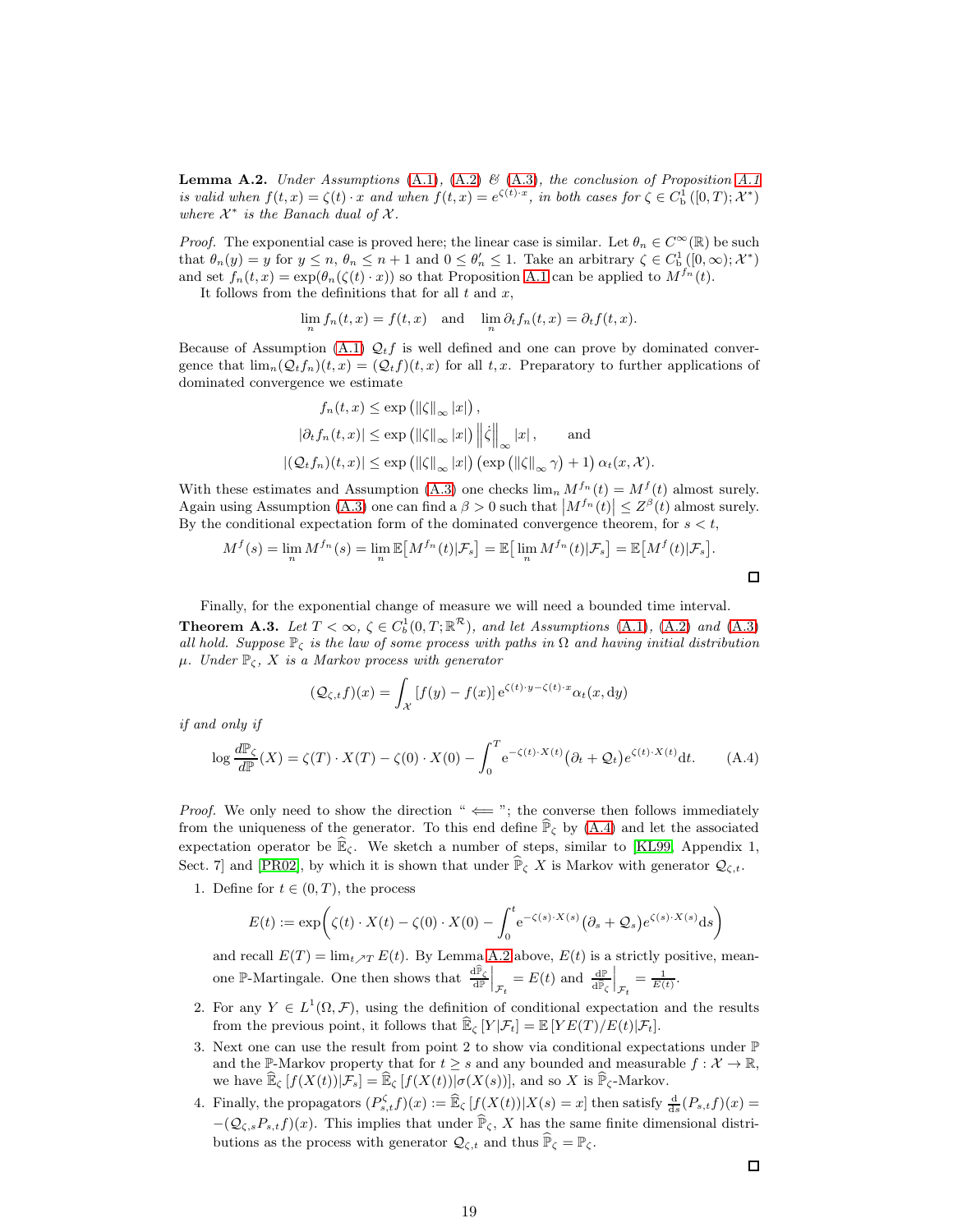## Acknowledgements

This research has been funded by the Deutsche Forschungsgemeinschaft (DFG) through grant CRC 1114 "Scaling Cascades in Complex Systems", Project C08.

### References

- <span id="page-19-0"></span>[ADPZ11] S. Adams, N. Dirr, M. A. Peletier, and J. Zimmer. From a large-deviations principle to the Wasserstein gradient flow: a new micro-macro passage. Communications in Mathematical Physics, 307(3):791–815, 2011.
- <span id="page-19-13"></span>[AFP00] L. Ambrosio, N. Fusco, and D. Pallara. Functions of Bounded Variation and Free Discontinuity Problems. Oxford university press, Oxford, UK, 2000.
- <span id="page-19-8"></span>[AK11] D.F. Anderson and T.G Kurtz. Design and Analysis of Biomolecular Circuits: Engineering Approaches to Systems and Synthetic Biology, chapter Continuous time Markov chain models for chemical reaction networks, pages 1–44. Springer, 2011.
- <span id="page-19-5"></span>[BDSG<sup>+</sup>05] L. Bertini, A. De Sole, D. Gabrielli, G. Jona-Lasinio, and C. Landim. Current fluctuations in stochastic lattice gases. Phys. Rev. Lett., 94(3):030601, Jan 2005.
- <span id="page-19-6"></span>[BDSG<sup>+</sup>06] L. Bertini, A. De Sole, D. Gabrielli, G. Jona-Lasinio, and C. Landim. Non equilibrium current fluctuations in stochastic lattice gases. Journal of Statistical Physics, 123(2):237–276, April 2006.
- <span id="page-19-12"></span>[Big04] J.D. Biggings. Large deviations for mixtures. Electronic Communications in Probability, 9:60–71, 2004.
- <span id="page-19-2"></span>[BL10] T. Bodineau and M. Lagouge. Current large deviations in a driven dissipative model. Journal of Statistical Physics, 139(2):201–218, April 2010.
- <span id="page-19-3"></span>[BL12] T. Bodineau and M. Lagouge. Large deviations of the empirical currents for a boundary-driven reaction diffusion model. Ann. Appl. Probab., 22(6):2282–2319, December 2012.
- <span id="page-19-7"></span>[BMN09] M. Baiesi, C. Maes, and K. Netočný. Computation of current cumulants for small nonequilibrium systems. Journal of Statistical Physics, 135(1):57–75, 2009.
- <span id="page-19-15"></span>[Bog07] V.I. Bogachev. Measure theory Vol. I and II. Springer, Berlin, Germany, 2007.
- <span id="page-19-16"></span>[Bré83] H. Brézis. Analyse fonctionelle, Théorie et applications (In French, English translation available). Mason, Paris, France, 1983.
- <span id="page-19-1"></span>[DDR04] B. Derrida, B. Douçot, and P.-E. Roche. Current fluctuations in the onedimensional symmetric exclusion process with open boundaries. Journal of Statistical Physics, 115(3):717–748, May 2004.
- <span id="page-19-4"></span>[Der07] B. Derrida. Non-equilibrium steady states: fluctuations and large deviations of the density and of the current. Journal of Statistical Mechanics: Theory and Experiment, 2007(7):P07023, 2007.
- <span id="page-19-10"></span>[DEW91] P. Dupuis, R.S. Ellis, and A. Weiss. Large deviations for Markov processes with discontinuous statistics, I: General upper bounds. The Annals of Probability, 19(3):1280–1297, 1991.
- <span id="page-19-9"></span>[DK95] B. Djehiche and I. Kaj. The rate function for some measure-valued jump processes. The annals of probability, 23(3):1414–1438, 1995.
- <span id="page-19-11"></span>[DRW16] P. Dupuis, K. Ramanan, and W. Wu. Large deviation principle for finite-state mean field interacting particle systems. arXiv:1601.06219, 2016.
- <span id="page-19-14"></span>[DZ87] A. Dembo and O. Zeitouni. Large deviations techniques and applications, volume 38 of Stochastic modelling and applied probability. Springer, New York, NY, USA, 2nd edition, 1987.
- <span id="page-19-17"></span>[EK86] S.N. Ethier and T.G. Kurtz. Markov processes – characterization and convergence. John Wiley & Sons, Hoboken, NJ, USA, 1986.